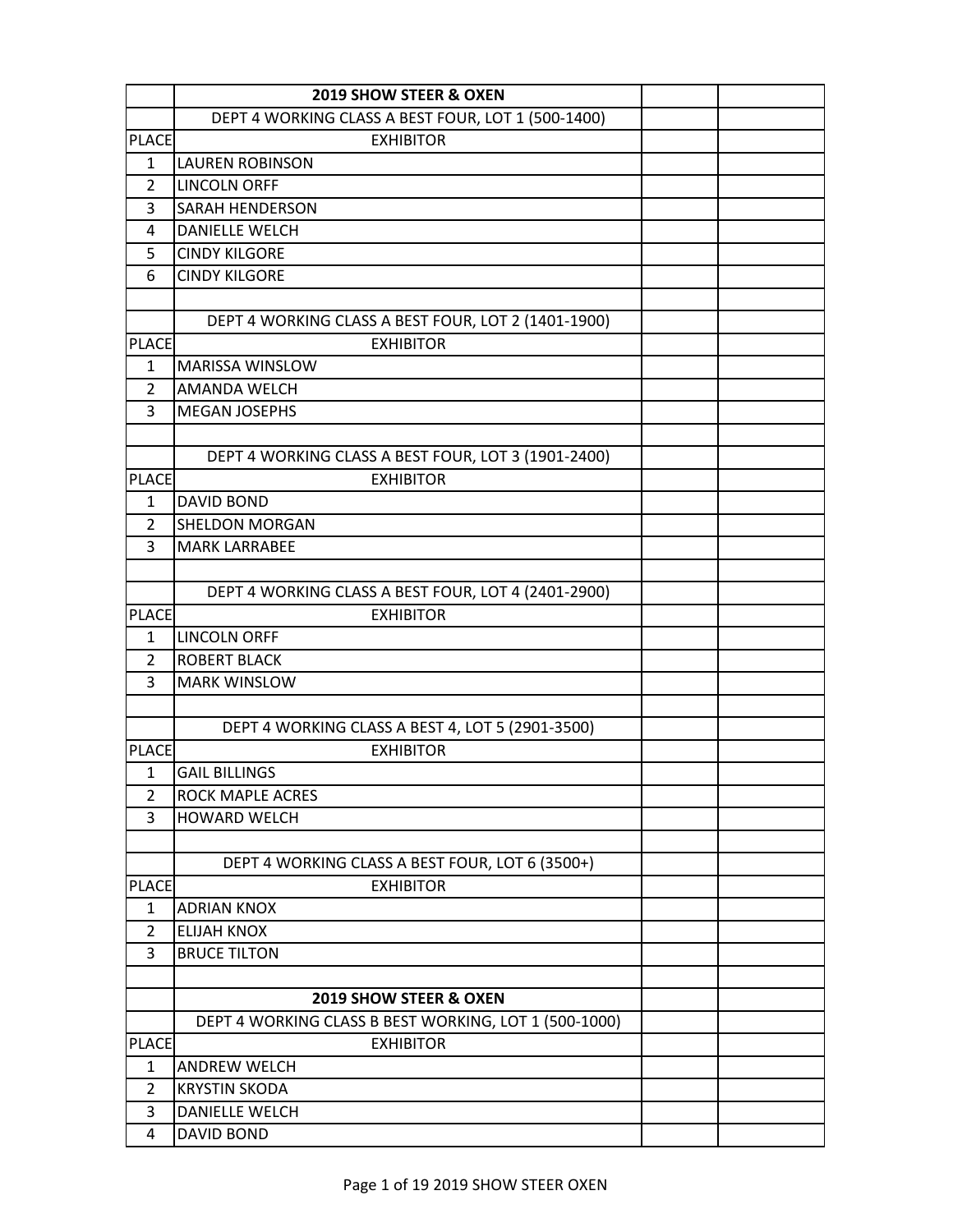| 5              | <b>CY COURSER</b>                                      |  |
|----------------|--------------------------------------------------------|--|
| 6              | <b>LAURENCE TORNO</b>                                  |  |
| 7              | NICHOLAS STITHAM                                       |  |
| 8              | SHELLY RAY-MESERVE                                     |  |
| 9              | <b>SARAH HENDERSON</b>                                 |  |
| 10             | <b>KRYSTIN SKODA</b>                                   |  |
|                |                                                        |  |
|                | DEPT 4 WORKING CLASS B BEST WORKING, LOT 2 (1001-1400) |  |
| <b>PLACE</b>   | <b>EXHIBITOR</b>                                       |  |
| $\mathbf{1}$   | <b>MARK WINSLOW</b>                                    |  |
| 2              | <b>LAUREN ROBINSON</b>                                 |  |
| 3              | <b>LAUREN ROBINSON</b>                                 |  |
| 4              | <b>MEGAN JOSEPHS</b>                                   |  |
| 5              | <b>MAKAYLE CHADWICK</b>                                |  |
| 6              | LEIA FARNHAM                                           |  |
| 7              | <b>BRUCE TILTON</b>                                    |  |
| 8              | SHELDON MORGAN                                         |  |
| 9              | DWAYNE WOODSOME                                        |  |
| 10             | <b>JAKE CASH</b>                                       |  |
|                |                                                        |  |
|                | DEPT 4 WORKING CLASS B BEST WORKING, LOT 3 (1401-1900) |  |
| <b>PLACE</b>   | <b>EXHIBITOR</b>                                       |  |
| 1              | <b>MARRISA WINSLOW</b>                                 |  |
| $\overline{2}$ | <b>MARRISA WINSLOW</b>                                 |  |
| 3              | <b>ELIZABETH HILTON</b>                                |  |
| 4              | <b>MAKAYLE CHADWICK</b>                                |  |
| 5              | AMANDA WELCH                                           |  |
| 6              | AMANDA WELCH                                           |  |
| $\overline{7}$ | <b>MARK LARRABEE</b>                                   |  |
| 8              | <b>MEGAN JOSEPHS</b>                                   |  |
| 9              | <b>GEORGE JONES</b>                                    |  |
| 10             | <b>ROBERT BLACK</b>                                    |  |
|                |                                                        |  |
|                | DEPT 4 WORKING CLASS B BEST WORKING, LOT 4 (1901-2400) |  |
| <b>PLACE</b>   | <b>EXHIBITOR</b>                                       |  |
| $\mathbf{1}$   | <b>MARK LARRABEE</b>                                   |  |
| 2              | <b>SHELDON MORGAN</b>                                  |  |
| 3              | <b>ROCK MAPLE ACRES</b>                                |  |
| 4              | <b>LINDSEY SANBORN</b>                                 |  |
| 5              | <b>KELSEY SANBORN</b>                                  |  |
| 6              | <b>JOHN CLARK</b>                                      |  |
| 7              | DAVID COX                                              |  |
| 8              | <b>CONNOR BEAMIS</b>                                   |  |
| 9              | <b>HEIDI PALMER</b>                                    |  |
|                |                                                        |  |
|                | DEPT 4 WORKING CLASS B BEST WORKING, LOT 5 (2401-2900) |  |
| <b>PLACE</b>   | <b>EXHIBITOR</b>                                       |  |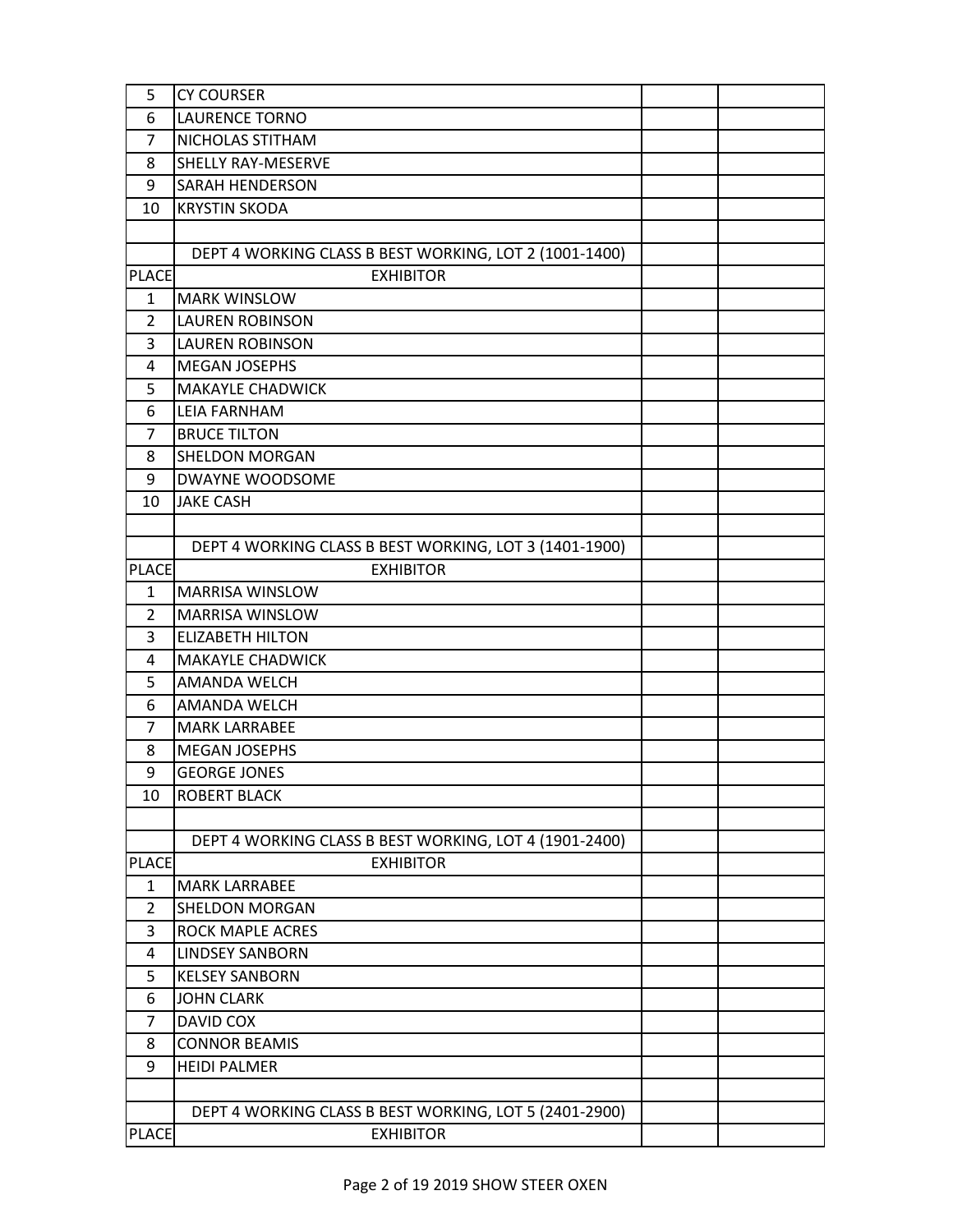| 1                   | <b>MARK WINSLOW</b>                                     |  |
|---------------------|---------------------------------------------------------|--|
| 2                   | <b>LEIA FARNHAM</b>                                     |  |
| 3                   | <b>ROBERT BLACK</b>                                     |  |
| 4                   | <b>ROBERT BLACK</b>                                     |  |
| 5                   | HANNAH JOSEPHS                                          |  |
| 6                   | JACOB RAMBONE JR                                        |  |
|                     |                                                         |  |
|                     | DEPT 4 WORKING CLASS B BEST WORKING, LOT 6 (2901-3500)  |  |
| <b>PLACE</b>        | <b>EXHIBITOR</b>                                        |  |
| $\mathbf{1}$        | <b>ROCK MAPLE ACRES</b>                                 |  |
| $\overline{2}$      | <b>JAYDE PURINGTON</b>                                  |  |
| 3                   | <b>GAIL BILLINGS</b>                                    |  |
| 4                   | <b>GAIL BILLINGS</b>                                    |  |
| 5                   | <b>ELEANOR POOLER</b>                                   |  |
| 6                   | <b>HOWARD WELCH</b>                                     |  |
| 7                   | <b>SETH WEBBER</b>                                      |  |
| 8                   | <b>ESTHER PROCTOR</b>                                   |  |
| 9                   | <b>JEFFREY SANBORN</b>                                  |  |
|                     |                                                         |  |
|                     | DEPT 4 WORKING CLASS B BEST WORKING, LOT 7 (3501+)      |  |
| <b>PLACE</b>        | <b>EXHIBITOR</b>                                        |  |
| 1                   | <b>MEGAN JOSEPHS</b>                                    |  |
| $\overline{2}$      | <b>DWAIN CHASE</b>                                      |  |
| 3                   | <b>JAKE CASH</b>                                        |  |
| 4                   | MICHAEL ROUX JR                                         |  |
| 5                   | <b>GAIN BILLINGS</b>                                    |  |
| 6                   | <b>MORGAN CHADWICK</b>                                  |  |
| 7                   | <b>ADRIAN KNOX</b>                                      |  |
| 8                   | <b>ELIJAH KNOX</b>                                      |  |
| 9                   | <b>ELIJAH KNOX</b>                                      |  |
| 10                  | THOMAS CAVANAUGH                                        |  |
|                     |                                                         |  |
|                     | DEPT 4 WORKING CLASS B BEST WORKING, LOT 8 (HANDY KIDS) |  |
| <b>PLACE</b>        | <b>EXHIBITOR</b>                                        |  |
| 1                   | <b>HOWARD WELCH</b>                                     |  |
| $\overline{2}$<br>3 | <b>COOPER MORGAN</b><br><b>AVA MULLEN</b>               |  |
| 4                   | <b>BRODY BADEAU</b>                                     |  |
| 5                   | <b>SARAH HENDERSON</b>                                  |  |
| 6                   | <b>BRADEN RICKER</b>                                    |  |
| $\overline{7}$      | LINCOLN WELCH                                           |  |
|                     |                                                         |  |
|                     | 2019 SHOW STEER & OXEN                                  |  |
|                     | DEPT 5 BEST PAIR, LOT 1 (500-1000)                      |  |
|                     | <b>CLASS A SHORTHORN</b>                                |  |
| <b>PLACE</b>        | <b>EXHIBITOR</b>                                        |  |
| $\mathbf{1}$        | <b>MARK DUCKWORTH</b>                                   |  |
|                     |                                                         |  |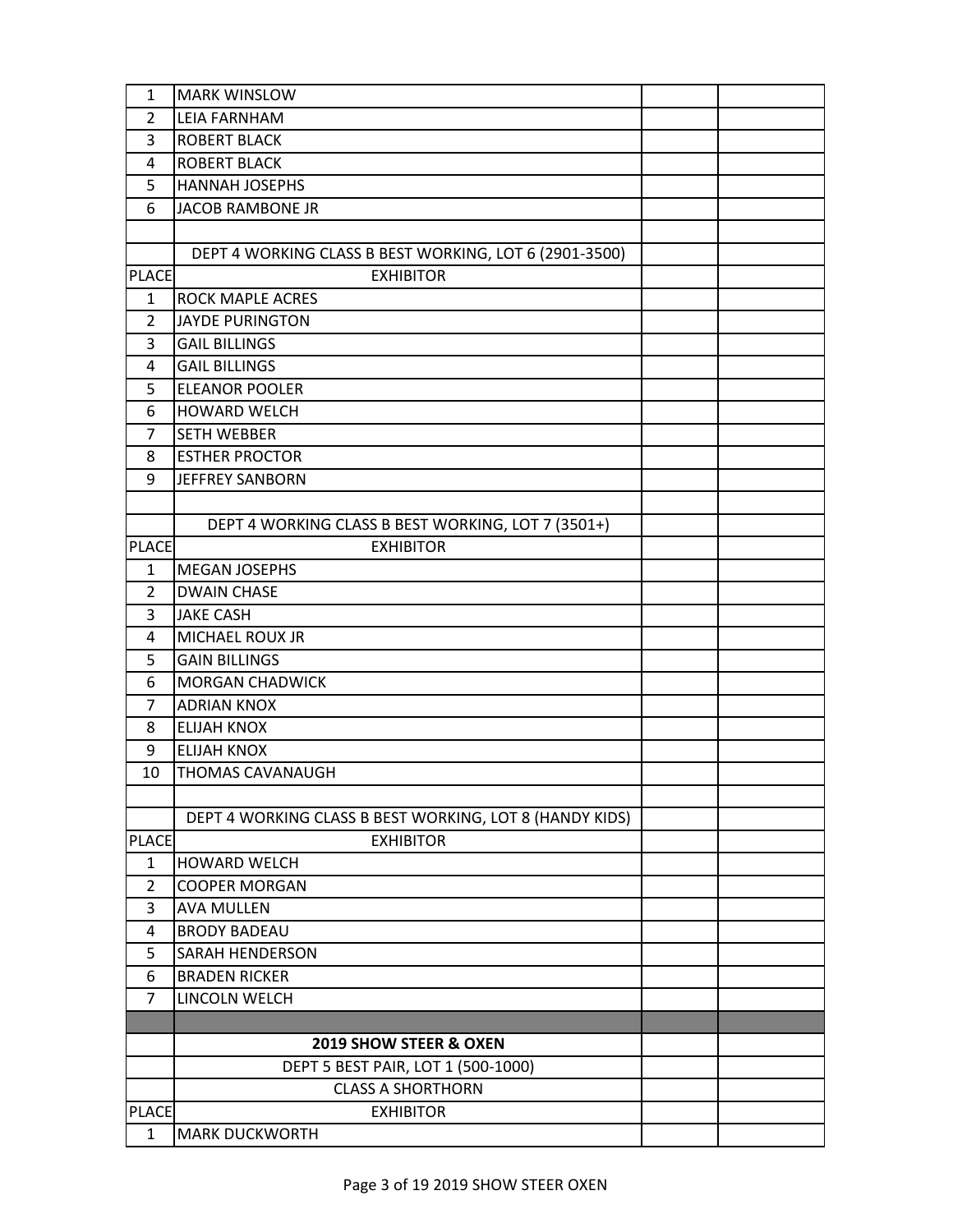| 2              | <b>DAVID BOND</b>                      |  |
|----------------|----------------------------------------|--|
| 3              | <b>LINCOLN ORFF</b>                    |  |
| 4              | <b>LINCOLN ORFF</b>                    |  |
| 5              | <b>MARY CARR</b>                       |  |
| 6              | <b>DAVID HEATH</b>                     |  |
| 7              | <b>ANDREW WELCH</b>                    |  |
| 8              | <b>DANIELLE WELCH</b>                  |  |
| 9              | <b>CINDY KILGORE</b>                   |  |
| 10             | <b>JEFFREY SANBORN</b>                 |  |
|                |                                        |  |
|                | DEPT 5 BEST MATCHED, LOT 2 (500-1000)  |  |
|                | <b>CLASS A SHORTHORN</b>               |  |
| <b>PLACE</b>   | <b>EXHIBITOR</b>                       |  |
| $\mathbf{1}$   | <b>DAVID BOND</b>                      |  |
| $\overline{2}$ | <b>LINCOLN ORFF</b>                    |  |
| 3              | <b>CINDY KILGORE</b>                   |  |
| 4              | <b>MARK DUCKWORTH</b>                  |  |
| 5              | <b>MARK CARR</b>                       |  |
| 6              | <b>DANIELLE WELCH</b>                  |  |
| $\overline{7}$ | <b>JEFFREY SANBORN</b>                 |  |
| 8              | <b>MARY CARR</b>                       |  |
| 9              | <b>LINCOLN ORFF</b>                    |  |
| 10             | <b>ANDREW WELCH</b>                    |  |
|                |                                        |  |
|                | DEPT 5 BEST PAIR, LOT 3 (1001-1400)    |  |
|                | <b>CLASS A SHORTHORN</b>               |  |
| <b>PLACE</b>   | <b>EXHIBITOR</b>                       |  |
| 1              | <b>HOWARD WELCH</b>                    |  |
| $\overline{2}$ | <b>SHELDON MORGAN</b>                  |  |
| 3              | <b>MAKAYLE CHADWICK</b>                |  |
| 4              | <b>BRUCE TILTON</b>                    |  |
|                |                                        |  |
|                | 2019 SHOW STEER & OXEN                 |  |
|                | DEPT 5 BEST MATCHED, LOT 4 (1001-1400) |  |
|                | <b>CLASS A SHORTHORN</b>               |  |
| <b>PLACE</b>   | <b>EXHIBITOR</b>                       |  |
| $\mathbf{1}$   | <b>HOWARD WELCH</b>                    |  |
| $\overline{2}$ | SHELDON MORGAN                         |  |
| 3              | <b>BRUCE TILTON</b>                    |  |
| 4              | <b>MAKAYLE CHADWICK</b>                |  |
|                |                                        |  |
|                | DEPT 5 BEST PAIR, LOT 5 (1401-1900)    |  |
|                | <b>CLASS A SHORTHORN</b>               |  |
| <b>PLACE</b>   | <b>EXHIBITOR</b>                       |  |
| $\mathbf{1}$   | <b>GEORGE JONES</b>                    |  |
| $\overline{2}$ | <b>MARK LARRABEE</b>                   |  |
| 3              | <b>ELIZABETH HILTON</b>                |  |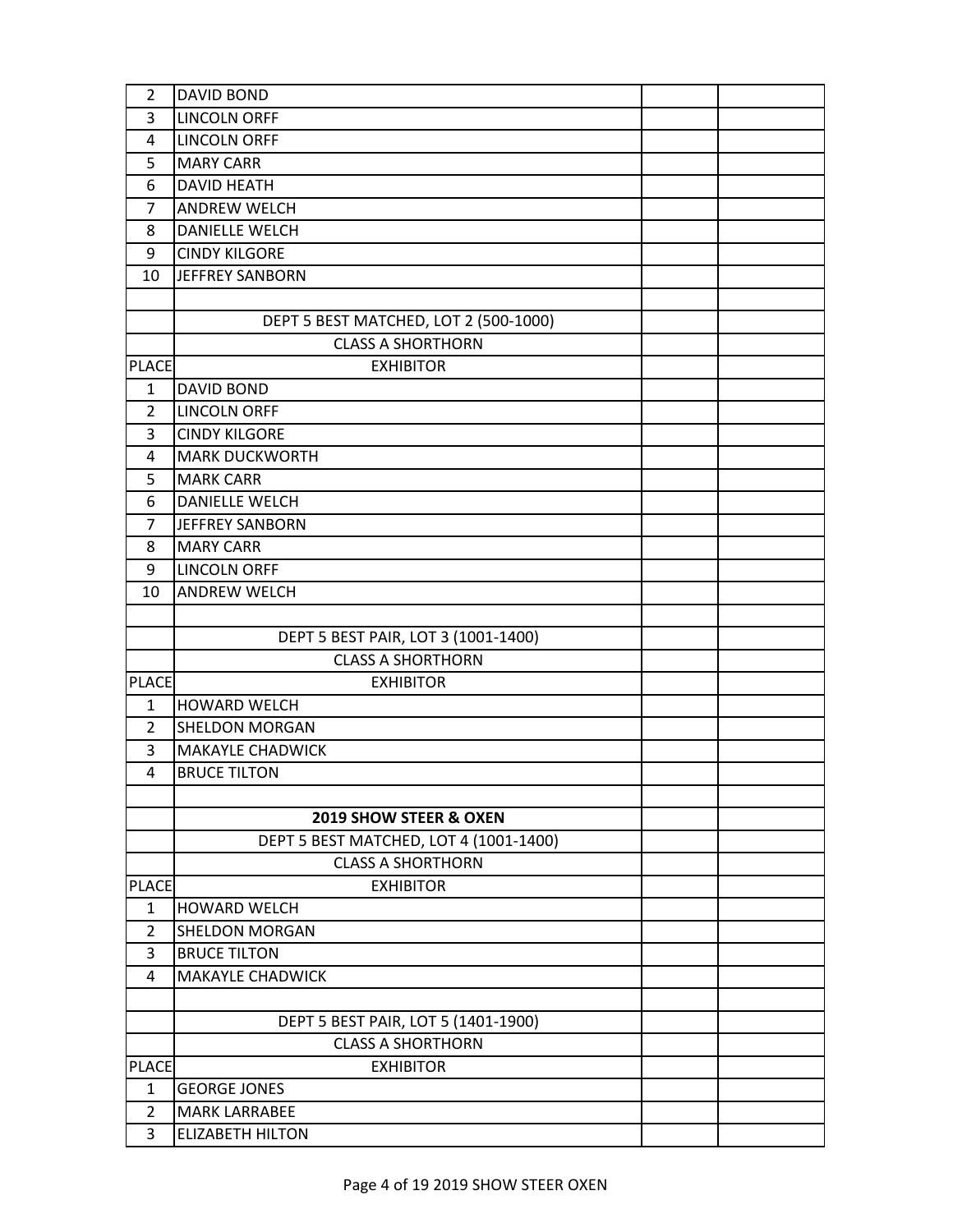| 4              | <b>JONAH THURLOW</b>                    |  |
|----------------|-----------------------------------------|--|
|                |                                         |  |
|                | DEPT 5 BEST MATCHED, LOT 6 (1401-1900)  |  |
|                | <b>CLASS A SHORTHORN</b>                |  |
| <b>PLACE</b>   | <b>EXHIBITOR</b>                        |  |
| $\mathbf{1}$   | <b>ELIZABETH HILTON</b>                 |  |
| $\overline{2}$ | <b>MARK LARRABEE</b>                    |  |
| 3              | <b>GEORGE JONES</b>                     |  |
| 4              | <b>JONAH THURLOW</b>                    |  |
|                |                                         |  |
|                | DEPT 5 BEST PAIR, LOT 7 (1901-2400)     |  |
|                | <b>CLASS A SHORTHORN</b>                |  |
| <b>PLACE</b>   | <b>EXHIBITOR</b>                        |  |
| $\mathbf{1}$   | <b>SHELDON MORGAN</b>                   |  |
| $\overline{2}$ | <b>JOHN CLARK</b>                       |  |
| 3              | <b>DAVID BOND</b>                       |  |
| 4              | <b>LINCOLN ORFF</b>                     |  |
| 5              | <b>HEIDI PALMER</b>                     |  |
| 6              | DAVID COX                               |  |
|                |                                         |  |
|                | DEPT 5 BEST MATCHED, LOT 8 (1901-2400)  |  |
|                | <b>CLASS A SHORTHORN</b>                |  |
| <b>PLACE</b>   | <b>EXHIBITOR</b>                        |  |
| $\mathbf{1}$   | <b>LINCOLN ORFF</b>                     |  |
| $\overline{2}$ | DAVID COX                               |  |
| 3              | <b>SHELDON MORGAN</b>                   |  |
| 4              | <b>DAVID BOND</b>                       |  |
| 5              | <b>HEIDI PALMER</b>                     |  |
| 6              | <b>JOHN CLARK</b>                       |  |
|                |                                         |  |
|                | DEPT 5 BEST PAIR, LOT 9 (2401-2900)     |  |
|                | <b>CLASS A SHORTHORN</b>                |  |
| <b>PLACE</b>   | <b>EXHIBITOR</b>                        |  |
| $\mathbf{1}$   | <b>LINCOLN ORFF</b>                     |  |
| $\overline{2}$ | <b>ROBERT BLACK</b>                     |  |
| 3              | <b>HANNAH JOSEPHS</b>                   |  |
|                |                                         |  |
|                | DEPT 5 BEST MATCHED, LOT 10 (2401-2900) |  |
|                | <b>CLASS A SHORTHORN</b>                |  |
| <b>PLACE</b>   | <b>EXHIBITOR</b>                        |  |
| 1              | <b>LINCOLN ORFF</b>                     |  |
| $\overline{2}$ | <b>ROBERT BLACK</b>                     |  |
| 3              | <b>HANNAH JOSEPHS</b>                   |  |
|                |                                         |  |
|                | DEPT 5 BEST PAIR, LOT 11 (2901-3500)    |  |
|                | <b>CLASS A SHORTHORN</b>                |  |
| <b>PLACE</b>   | <b>EXHIBITOR</b>                        |  |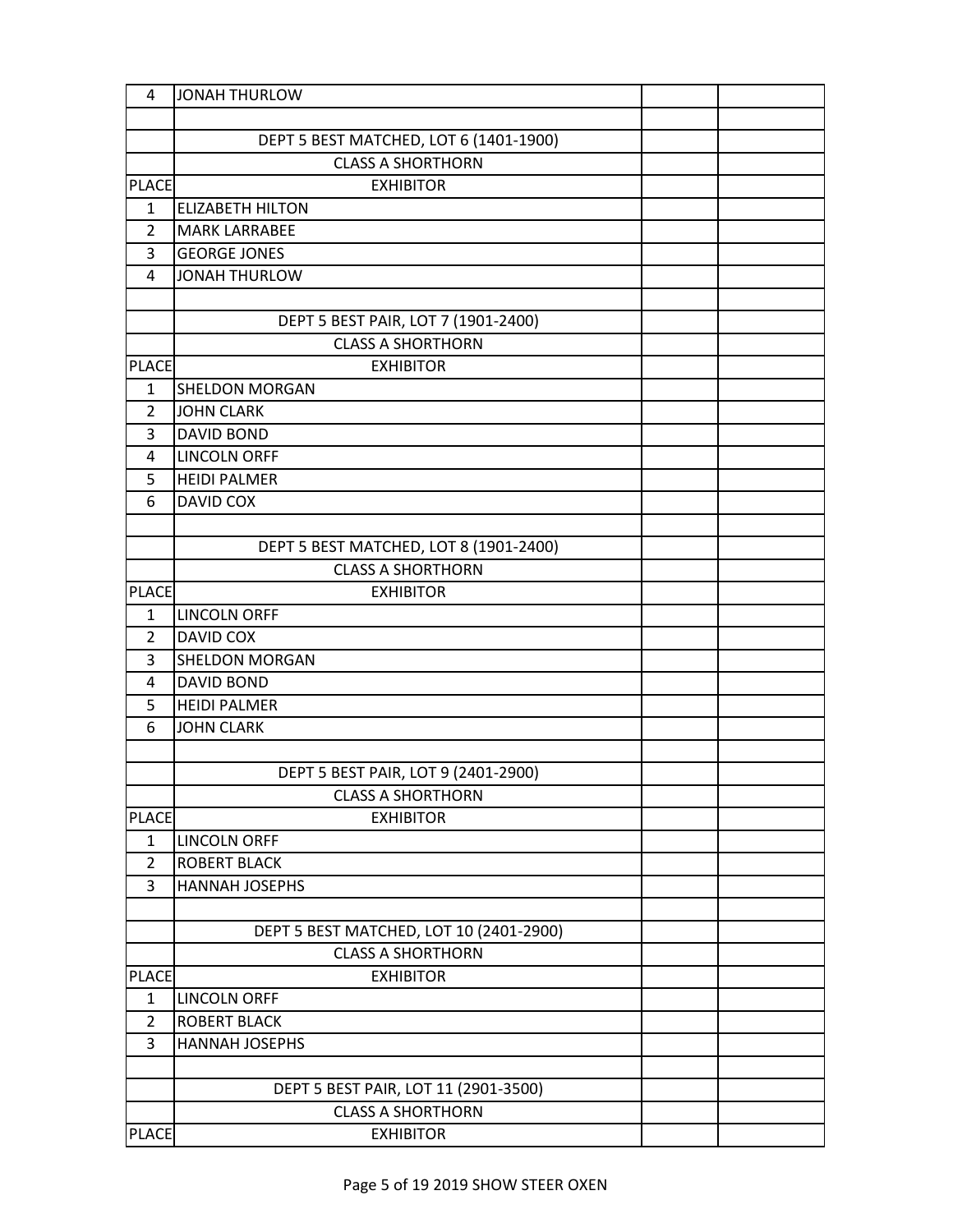| 1              | JEFFREY SANBORN                         |               |  |
|----------------|-----------------------------------------|---------------|--|
| 2              | <b>SETH WEBBER</b>                      |               |  |
| 3              | <b>ELEANOR POOLER</b>                   |               |  |
| 4              | <b>ESTHER PROCTOR</b>                   |               |  |
| 5              | HOWARD WELCH                            |               |  |
|                |                                         |               |  |
|                | DEPT 5 BEST MATCHED, LOT 12 (2901-3500) |               |  |
|                | <b>CLASS A SHORTHORN</b>                |               |  |
| <b>PLACE</b>   | <b>EXHIBITOR</b>                        |               |  |
| $\mathbf{1}$   | <b>ESTHER PROCTOR</b>                   |               |  |
| $\overline{2}$ | <b>JEFFREY SANBORN</b>                  |               |  |
| 3              | <b>SETH WEBBER</b>                      |               |  |
| 4              | HOWARD WELCH                            |               |  |
| 5              | <b>ELEANOR POOLER</b>                   |               |  |
|                |                                         |               |  |
|                | DEPT 5 BEST PAIR, LOT 13 (3500+)        |               |  |
|                | <b>CLASS A SHORTHORN</b>                |               |  |
| <b>PLACE</b>   | <b>EXHIBITOR</b>                        |               |  |
| $\mathbf{1}$   | <b>ALBERT JONES JR</b>                  |               |  |
| $\overline{2}$ | <b>BRUCE TILTON</b>                     |               |  |
| 3              | <b>JAKE CASH</b>                        |               |  |
|                |                                         |               |  |
|                | DEPT 5 BEST MATCHED, LOT 14 (3500+)     |               |  |
|                | <b>CLASS A SHORTHORN</b>                |               |  |
| <b>PLACE</b>   | <b>EXHIBITOR</b>                        |               |  |
| 1              | <b>BRUCE TILTON</b>                     |               |  |
| $\overline{2}$ | <b>ALBERT JONES JR</b>                  |               |  |
| 3              | <b>JAKE CASH</b>                        |               |  |
|                |                                         |               |  |
|                | DEPT 5 BEST PAIR, LOT 15                |               |  |
|                | <b>BEST PAIR IN BREED</b>               |               |  |
|                | <b>CLASS A SHORTHORN</b>                |               |  |
| <b>PLACE</b>   | <b>EXHIBITOR</b>                        | <b>WEIGHT</b> |  |
| 1              | <b>JEFFREY SANBORN</b>                  | 3464          |  |
| $\overline{2}$ | <b>LINCOLN ORFF</b>                     | 2633          |  |
| 3              | <b>SHELDON MORGAN</b>                   | 2268          |  |
| 4              | <b>ALBERT JONES JR</b>                  | 5042          |  |
| 5              | <b>GEORGE JONES</b>                     | 1796          |  |
| 6              | <b>HOWARD WELCH</b>                     | 1396          |  |
| 7              | <b>MARK DUCKWORH</b>                    | 854           |  |
|                |                                         |               |  |
|                | DEPT 5 BEST MATCHED, LOT 16             |               |  |
|                | <b>BEST MATCH IN BREED</b>              |               |  |
|                | <b>CLASS A SHORTHORN</b>                |               |  |
| <b>PLACE</b>   | <b>EXHIBITOR</b>                        | <b>WEIGHT</b> |  |
| $\mathbf{1}$   | <b>ESTHER PROCTOR</b>                   | 2988          |  |
| $\overline{2}$ | <b>LINCOLN ORFF</b>                     | 2074          |  |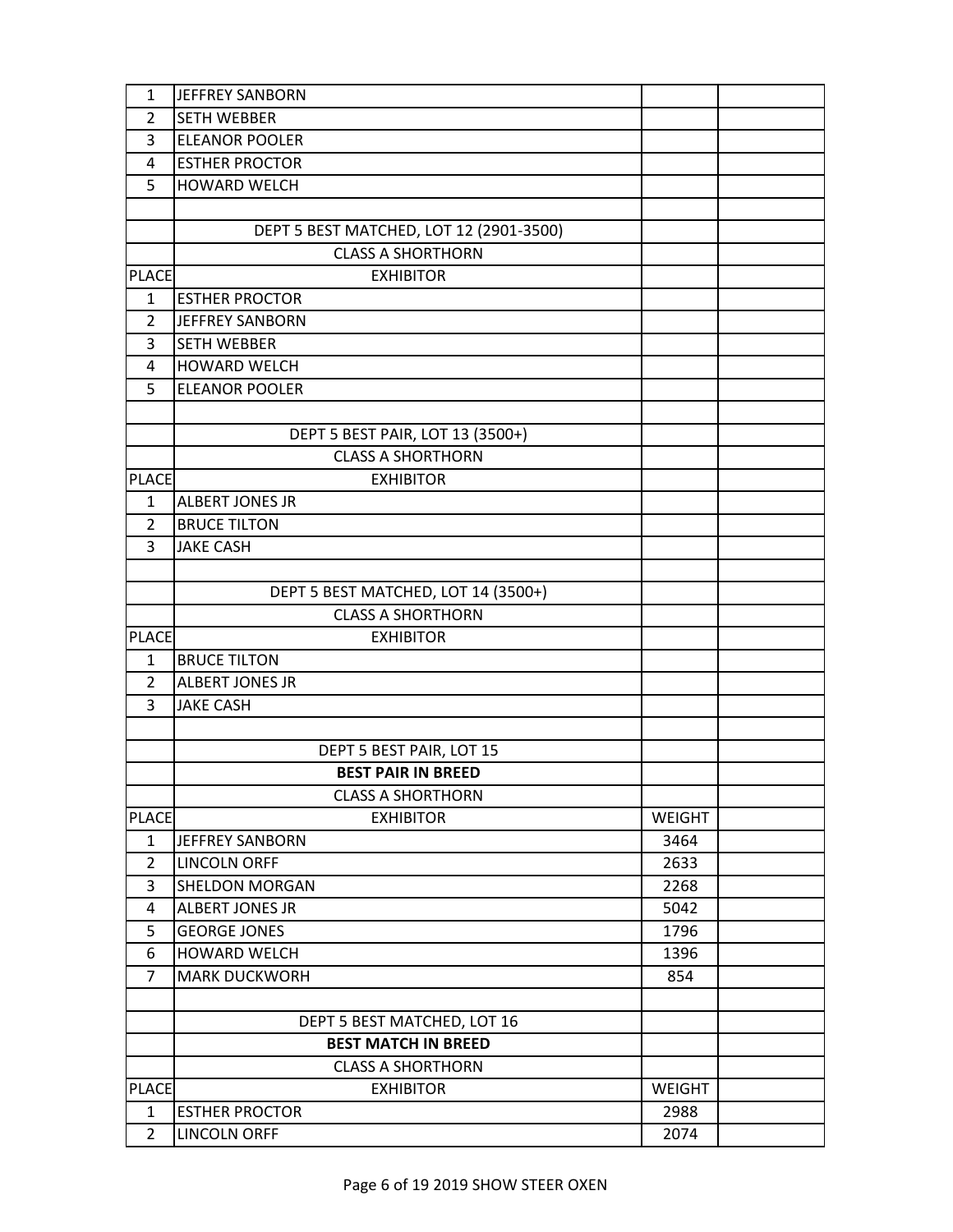| 3              | <b>BRUCE TILTON</b>                                   | 4597          |  |
|----------------|-------------------------------------------------------|---------------|--|
| 4              | <b>DAVID BOND</b>                                     | 886           |  |
| 5              | <b>LINCOLN ORFF</b>                                   | 2622          |  |
| 6              | <b>ELIZABETH HILTON</b>                               | 1734          |  |
| $\overline{7}$ | HOWARD WELCH                                          | 1396          |  |
|                |                                                       |               |  |
|                | DEPT 5 BEST PAIR, LOT 1 (500-1000)                    |               |  |
|                | <b>CLASS B SWISS</b>                                  |               |  |
| <b>PLACE</b>   | <b>EXHIBITOR</b>                                      |               |  |
| $\mathbf{1}$   | <b>CINDY KILGORE</b>                                  |               |  |
| $\overline{2}$ | <b>ELIZABETH HILTON</b>                               |               |  |
| 3              | <b>SARAH HENDERSON</b>                                |               |  |
| 4              | <b>SARAH HENDERSON</b>                                |               |  |
| 5              | <b>CINDY KILGORE</b>                                  |               |  |
| 6              | <b>MATT CARR</b>                                      |               |  |
|                |                                                       |               |  |
|                | DEPT 5 BEST MATCHED, LOT 2 (500-1000)                 |               |  |
|                | <b>CLASS B SWISS</b>                                  |               |  |
| <b>PLACE</b>   | <b>EXHIBITOR</b>                                      |               |  |
| $\mathbf{1}$   | <b>SARAH HENDERSON</b>                                |               |  |
| $\overline{2}$ | <b>CINDY KILGORE</b>                                  |               |  |
| 3              | <b>ELIZABETH HILTON</b>                               |               |  |
| 4              | <b>MATT CARR</b>                                      |               |  |
| 5              | <b>SARAH HENDERSON</b>                                |               |  |
| 6              | <b>CINDY KILGORE</b>                                  |               |  |
|                |                                                       |               |  |
|                | DEPT 5 BEST PAIR, LOT 3 (1001-1400)                   |               |  |
|                | <b>CLASS B SWISS</b>                                  |               |  |
| <b>PLACE</b>   | <b>EXHIBITOR</b>                                      |               |  |
| 1              | <b>JAKE CASH</b>                                      |               |  |
| $\overline{2}$ | <b>LEIA FARNHAM</b>                                   |               |  |
|                |                                                       |               |  |
|                | DEPT 5 BEST MATCHED, LOT 4 (1001-1400)                |               |  |
|                | <b>CLASS B SWISS</b>                                  |               |  |
| <b>PLACE</b>   | <b>EXHIBITOR</b>                                      |               |  |
| $\mathbf{1}$   | <b>LEIA FARNHAM</b>                                   |               |  |
| $\overline{2}$ | <b>JAKE CASH</b>                                      |               |  |
|                |                                                       |               |  |
|                | DEPT 5 BEST PAIR, LOT 15<br><b>BEST PAIR IN BREED</b> |               |  |
|                |                                                       |               |  |
|                | <b>CLASS B SWISS</b>                                  |               |  |
| <b>PLACE</b>   | <b>EXHIBITOR</b><br><b>JAKE CASH</b>                  | <b>WEIGHT</b> |  |
| $\mathbf{1}$   |                                                       | 1072          |  |
| $\overline{2}$ | <b>CINDY KILGORE</b>                                  | 574           |  |
|                |                                                       |               |  |
|                | DEPT 5 BEST MATCHED, LOT 16                           |               |  |
|                | <b>BEST MATCH IN BREED</b>                            |               |  |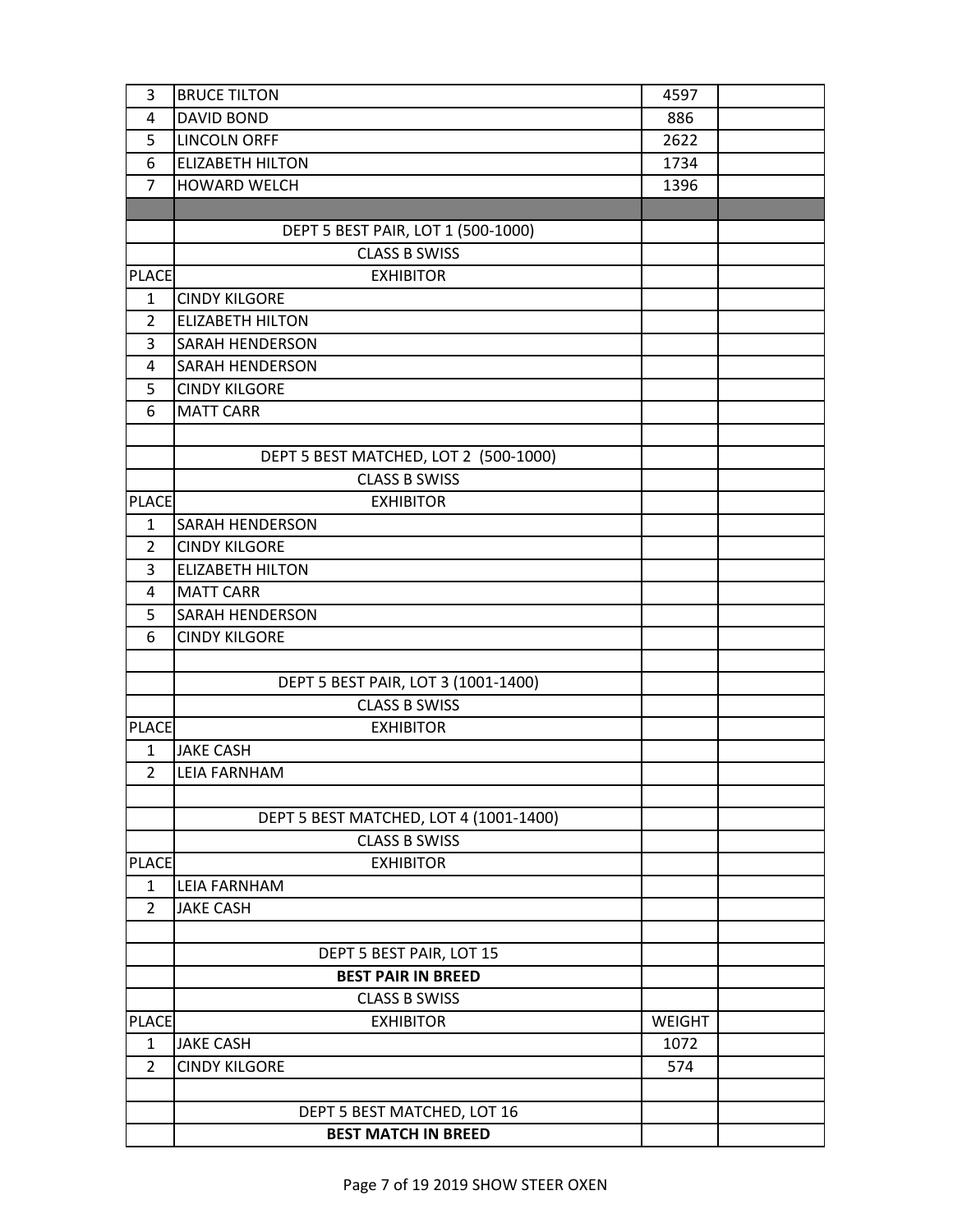|                | <b>CLASS B SWISS</b>                    |               |  |
|----------------|-----------------------------------------|---------------|--|
| <b>PLACE</b>   | <b>EXHIBITOR</b>                        | <b>WEIGHT</b> |  |
| $\mathbf{1}$   | <b>SARAH HENDERSON</b>                  | 570           |  |
| $\overline{2}$ | <b>LEIA FARNHAM</b>                     | 1078          |  |
|                |                                         |               |  |
|                | DEPT 5 BEST PAIR, LOT 3 (1001-1400)     |               |  |
|                | <b>CLASS C DEVON</b>                    |               |  |
| <b>PLACE</b>   | <b>EXHIBITOR</b>                        |               |  |
| $\mathbf{1}$   | <b>MARK WINSLOW</b>                     |               |  |
|                |                                         |               |  |
|                | DEPT 5 BEST MATCHED, LOT 4 (1001-1400)  |               |  |
|                | <b>CLASS C DEVON</b>                    |               |  |
| <b>PLACE</b>   | <b>EXHIBITOR</b>                        |               |  |
| $\mathbf{1}$   | <b>MARK WINSLOW</b>                     |               |  |
|                |                                         |               |  |
|                | DEPT 5 BEST PAIR, LOT 5 (1401-1900)     |               |  |
|                | <b>CLASS C DEVON</b>                    |               |  |
| <b>PLACE</b>   | <b>EXHIBITOR</b>                        |               |  |
| $\mathbf{1}$   | <b>CHELSEA BEAN</b>                     |               |  |
| $\overline{2}$ | MARISSA WINSLOW                         |               |  |
| 3              | MARISSA WINSLOW                         |               |  |
| 4              | <b>LEIA FARNHAM</b>                     |               |  |
|                |                                         |               |  |
|                | DEPT 5 BEST MATCHED, LOT 6 (1401-1900)  |               |  |
|                | <b>CLASS C DEVON</b>                    |               |  |
| <b>PLACE</b>   | <b>EXHIBITOR</b>                        |               |  |
| 1              | MARISSA WINSLOW                         |               |  |
| 2              | <b>CHELSEA BEAN</b>                     |               |  |
| 3              | MARISSA WINSLOW                         |               |  |
| 4              | <b>LEIA FARNHAM</b>                     |               |  |
|                |                                         |               |  |
|                | DEPT 5 BEST PAIR, LOT 9 (1901-2400)     |               |  |
|                | <b>CLASS C DEVON</b>                    |               |  |
| <b>PLACE</b>   | <b>EXHIBITOR</b>                        |               |  |
| 1              | <b>LEIA FARNHAM</b>                     |               |  |
|                |                                         |               |  |
|                | DEPT 5 BEST MATCHED, LOT 10 (1901-2400) |               |  |
|                | <b>CLASS C DEVON</b>                    |               |  |
| <b>PLACE</b>   | <b>EXHIBITOR</b>                        |               |  |
| $\mathbf{1}$   | <b>LEIA FARNHAM</b>                     |               |  |
|                |                                         |               |  |
|                | DEPT 5 BEST PAIR, LOT 15                |               |  |
|                | <b>BEST PAIR IN BREED</b>               |               |  |
|                | <b>CLASS C DEVON</b>                    |               |  |
| <b>PLACE</b>   | <b>EXHIBITOR</b>                        | <b>WEIGHT</b> |  |
| $\mathbf{1}$   | <b>LEIA FARNHAM</b>                     | 1058          |  |
| $\overline{2}$ | <b>CHELSEA BEAN</b>                     | 1732          |  |
|                |                                         |               |  |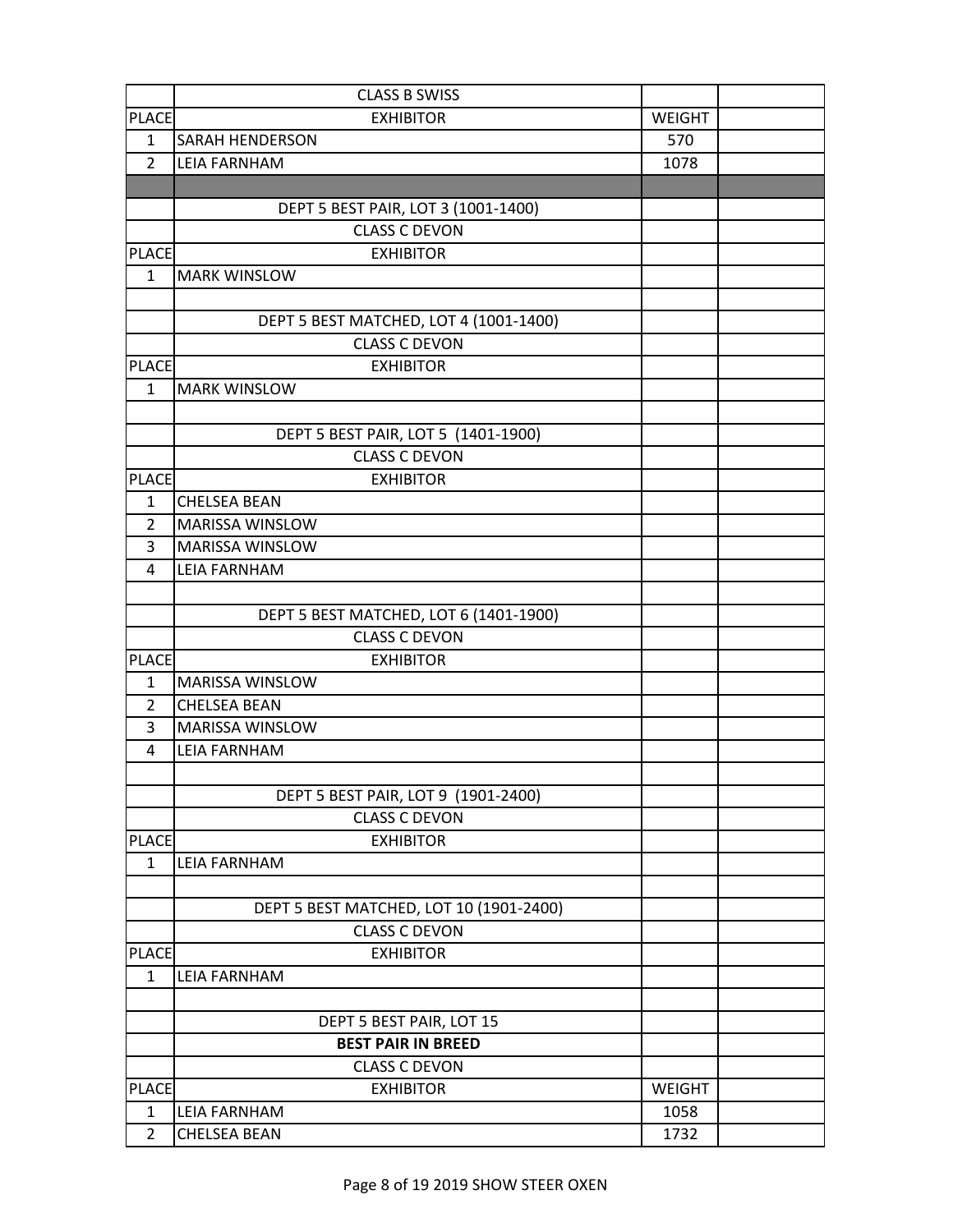| 3              | <b>MARK WINSLOW</b>                    | 2408          |  |
|----------------|----------------------------------------|---------------|--|
|                |                                        |               |  |
|                | DEPT 5 BEST MATCHED, LOT 16            |               |  |
|                | <b>BEST MATCH IN BREED</b>             |               |  |
|                | <b>CLASS C DEVON</b>                   |               |  |
| <b>PLACE</b>   | <b>EXHIBITOR</b>                       | <b>WEIGHT</b> |  |
| $\mathbf{1}$   | <b>MARISSA WINSLOW</b>                 | 1732          |  |
| $\overline{2}$ | <b>LEIA FARNHAM</b>                    | 2408          |  |
| 3              | <b>MARK WINSLOW</b>                    | 1058          |  |
|                |                                        |               |  |
|                | DEPT 5 BEST PAIR, LOT 1 (500-1000)     |               |  |
|                | <b>CLASS D HOLSTEIN</b>                |               |  |
| <b>PLACE</b>   | <b>EXHIBITOR</b>                       |               |  |
| $\mathbf{1}$   | <b>BRADEN RICKER</b>                   |               |  |
| $\overline{2}$ | SHELLY RAY-MESERVE                     |               |  |
| 3              | JACOB RAMBONE, JR                      |               |  |
| 4              | <b>SCOTT WELCH</b>                     |               |  |
| 5              | <b>THOMAS TORNO</b>                    |               |  |
|                |                                        |               |  |
|                | DEPT 5 BEST MATCHED, LOT 2 (500-1000)  |               |  |
|                | <b>CLASS D HOLSTEIN</b>                |               |  |
| <b>PLACE</b>   | <b>EXHIBITOR</b>                       |               |  |
| 1              | SHELLY RAY-MESERVE                     |               |  |
| $\overline{2}$ | <b>BRADEN RICKER</b>                   |               |  |
| 3              | <b>THOMAS TORNO</b>                    |               |  |
| 4              | <b>SCOTT WELCH</b>                     |               |  |
| 5              | JACOB RAMBONE, JR                      |               |  |
|                |                                        |               |  |
|                | DEPT 5 BEST PAIR, LOT 3 (1001-1400)    |               |  |
|                | <b>CLASS D HOLSTEIN</b>                |               |  |
| <b>PLACE</b>   | <b>EXHIBITOR</b>                       |               |  |
| $\mathbf{1}$   | <b>CINDY KILGORE</b>                   |               |  |
|                | DEPT 5 BEST MATCHED, LOT 4 (1001-1400) |               |  |
|                | <b>CLASS D HOLSTEIN</b>                |               |  |
| <b>PLACE</b>   | <b>EXHIBITOR</b>                       |               |  |
| $\mathbf{1}$   | <b>CINDY KILGORE</b>                   |               |  |
|                |                                        |               |  |
|                | DEPT 5 BEST PAIR, LOT 5 (1401-1900)    |               |  |
|                | <b>CLASS D HOLSTEIN</b>                |               |  |
| <b>PLACE</b>   | <b>EXHIBITOR</b>                       |               |  |
| $\mathbf{1}$   | AMANDA WELCH                           |               |  |
| $\overline{2}$ | <b>AMANDA WELCH</b>                    |               |  |
|                |                                        |               |  |
|                | DEPT 5 BEST MATCHED, LOT 6 (1401-1900) |               |  |
|                | <b>CLASS D HOLSTEIN</b>                |               |  |
| <b>PLACE</b>   | <b>EXHIBITOR</b>                       |               |  |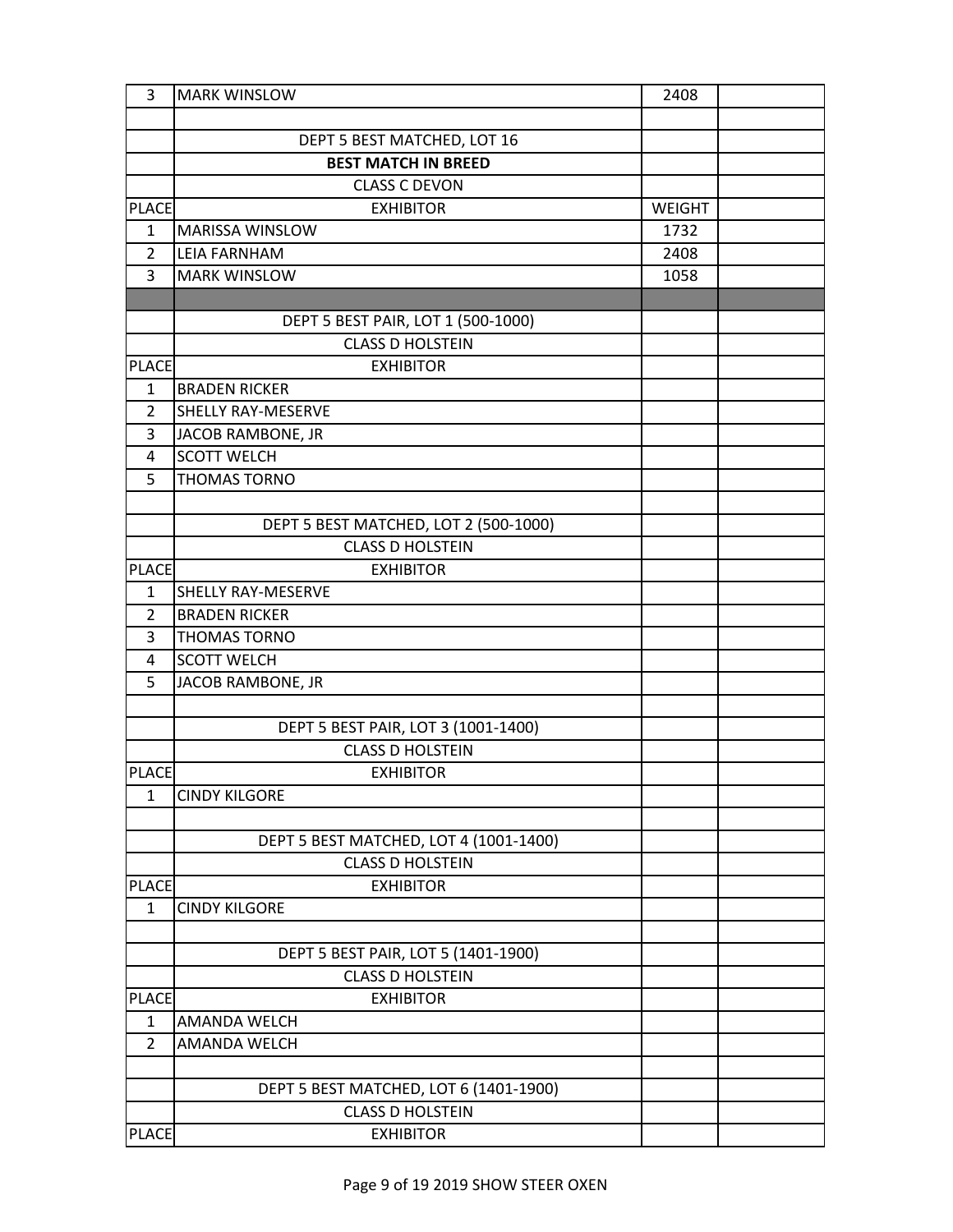| 1              | <b>AMANDA WELCH</b>                    |               |  |
|----------------|----------------------------------------|---------------|--|
| $\overline{2}$ | <b>AMANDA WELCH</b>                    |               |  |
|                |                                        |               |  |
|                | DEPT 5 BEST PAIR, LOT 7 (1901-2400)    |               |  |
|                | <b>CLASS D HOLSTEIN</b>                |               |  |
| <b>PLACE</b>   | <b>EXHIBITOR</b>                       |               |  |
| 1              | <b>NATHAN BLISS</b>                    |               |  |
| $\overline{2}$ | <b>ROCK MAPLE ACRES</b>                |               |  |
| 3              | STEPHEN HOLTBY                         |               |  |
|                |                                        |               |  |
|                | DEPT 5 BEST MATCHED, LOT 8 (1901-2400) |               |  |
|                | <b>CLASS D HOLSTEIN</b>                |               |  |
| <b>PLACE</b>   | <b>EXHIBITOR</b>                       |               |  |
| $\mathbf{1}$   | <b>NATHAN BLISS</b>                    |               |  |
| 2              | <b>ROCK MAPLE ACRES</b>                |               |  |
| 3              | STEPHEN HOLTBY                         |               |  |
|                |                                        |               |  |
|                | DEPT 5 BEST PAIR, LOT 11 (2901-3500)   |               |  |
|                | <b>CLASS D HOLSTEIN</b>                |               |  |
| <b>PLACE</b>   | <b>EXHIBITOR</b>                       |               |  |
| 1              | <b>ROCK MAPLE ACRES</b>                |               |  |
| $\overline{2}$ | <b>JAYDE PURRINGTON</b>                |               |  |
|                |                                        |               |  |
|                | DEPT 5 BEST MATCHED, LOT12 (2901-3500) |               |  |
|                | <b>CLASS D HOLSTEIN</b>                |               |  |
| <b>PLACE</b>   | <b>EXHIBITOR</b>                       |               |  |
| $\mathbf{1}$   | <b>JAYDE PURRINGTON</b>                |               |  |
| $\overline{2}$ | <b>ROCK MAPLE ACRES</b>                |               |  |
|                |                                        |               |  |
|                | DEPT 5 BEST PAIR, LOT 13 (3501+)       |               |  |
|                | <b>CLASS D HOLSTEIN</b>                |               |  |
| <b>PLACE</b>   | <b>EXHIBITOR</b>                       |               |  |
| $\mathbf{1}$   | <b>MICHAEL ROUX JR</b>                 |               |  |
|                |                                        |               |  |
|                | DEPT 5 BEST MATCHED, LOT 14 (3501+)    |               |  |
|                | <b>CLASS D HOLSTEIN</b>                |               |  |
| <b>PLACE</b>   | <b>EXHIBITOR</b>                       |               |  |
| $\mathbf{1}$   | MICHAEL ROUX JR                        |               |  |
|                |                                        |               |  |
|                | DEPT 5 BEST PAIR, LOT 15               |               |  |
|                | <b>BEST PAIR IN BREED</b>              |               |  |
|                | <b>CLASS D HOLSTEIN</b>                |               |  |
| <b>PLACE</b>   | <b>EXHIBITOR</b>                       | <b>WEIGHT</b> |  |
| $\mathbf{1}$   | ROCK MAPLES ACRES                      | 3146          |  |
| $\overline{2}$ | MICHAEL ROUX JR                        | 3816          |  |
| 3              | <b>NATHAN BLISS</b>                    | 2408          |  |
| 4              | AMANDA WELCH                           | 1808          |  |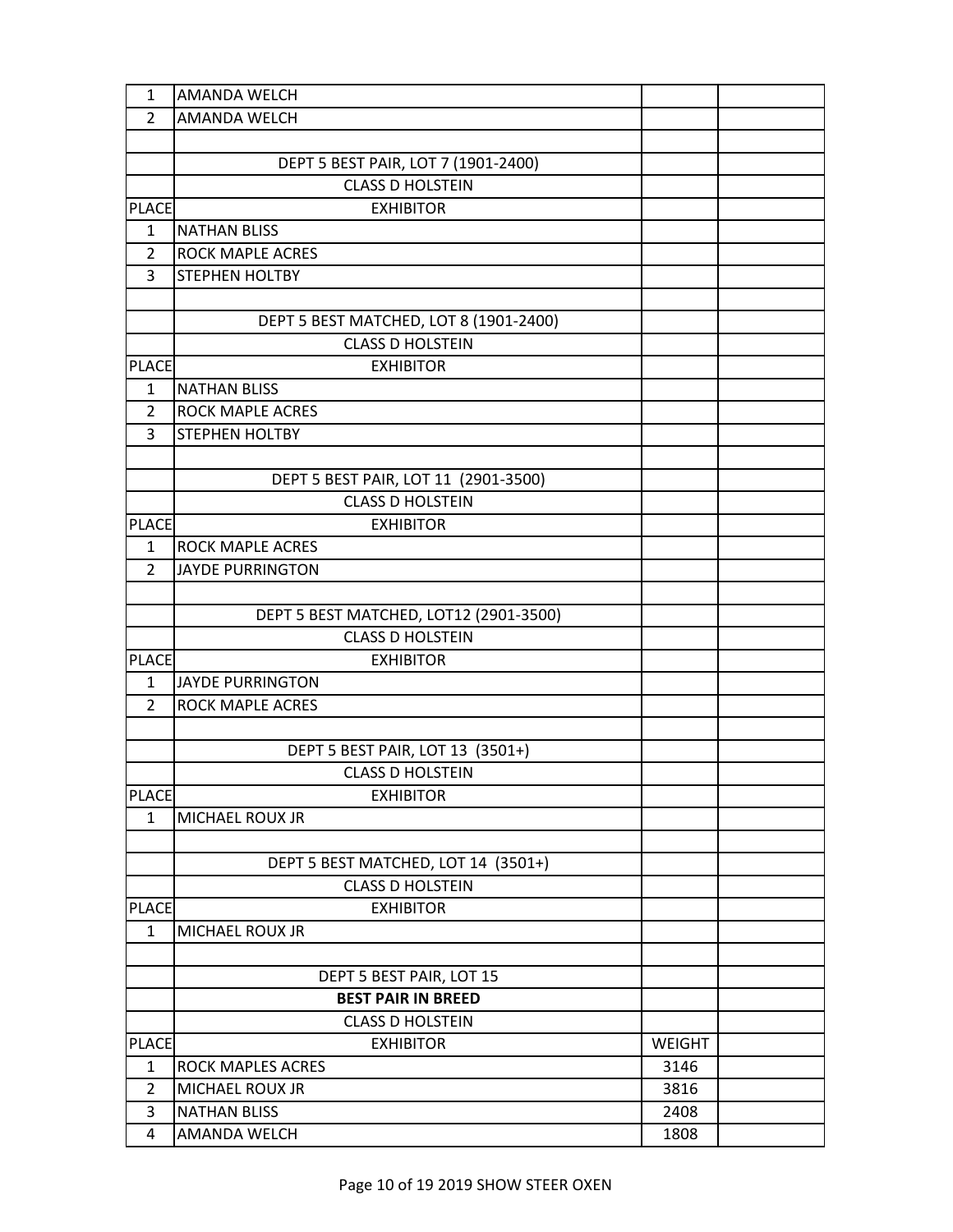| 5              | <b>CINDY KILGORE</b>                  | 1326          |  |
|----------------|---------------------------------------|---------------|--|
| 6              | <b>BRADEN RICKER</b>                  | 768           |  |
|                |                                       |               |  |
|                | DEPT 5 BEST MATCHED, LOT 16           |               |  |
|                | <b>BEST MATCH IN BREED</b>            |               |  |
|                | <b>CLASS D HOLSTEIN</b>               |               |  |
| <b>PLACE</b>   | <b>EXHIBITOR</b>                      | <b>WEIGHT</b> |  |
| $\mathbf{1}$   | JAYDE PURRINGTON                      | 2906          |  |
| 2              | <b>NATHAN BLISS</b>                   | 2148          |  |
| 3              | <b>AMANDA WELCH</b>                   | 1808          |  |
| 4              | <b>CINDY KILGORE</b>                  | 1326          |  |
| 5              | MICHAEL ROUX JR                       | 3816          |  |
| 6              |                                       |               |  |
|                |                                       |               |  |
|                | DEPT 5 BEST PAIR, LOT 1 (500-1000)    |               |  |
|                | <b>CLASS E ALL OTHER BREEDS</b>       |               |  |
| <b>PLACE</b>   | <b>EXHIBITOR</b>                      |               |  |
| $\mathbf{1}$   | <b>KRYSTIN SKODA</b>                  |               |  |
| 2              | <b>CY COURSER</b>                     |               |  |
| 3              | NICHOLAS STITHAM                      |               |  |
| 4              | <b>SANDY EGGERS</b>                   |               |  |
| 5              | <b>SHELLY RAY-MESERVE</b>             |               |  |
| 6              | <b>HANNAH JOSEPHS</b>                 |               |  |
| $\overline{7}$ | <b>HEIDI PALMER</b>                   |               |  |
| 8              | <b>KRYSTIN SKODA</b>                  |               |  |
| 9              | <b>HEIDI PALMER</b>                   |               |  |
| 10             | <b>GAIL SPRING</b>                    |               |  |
|                |                                       |               |  |
|                | DEPT 5 BEST MATCHED, LOT 2 (500-1000) |               |  |
|                | <b>CLASS E ALL OTHER BREEDS</b>       |               |  |
| <b>PLACE</b>   | <b>EXHIBITOR</b>                      |               |  |
| 1              | NICHOLAS STITHAM                      |               |  |
| $\overline{2}$ | <b>SANDY EGGERS</b>                   |               |  |
| 3              | <b>CY COURSER</b>                     |               |  |
| 4              | <b>KRYSTIN SKODA</b>                  |               |  |
| 5              | <b>HANNAH JOSEPHS</b>                 |               |  |
| 6              | <b>HEIDI PALMER</b>                   |               |  |
| 7              | <b>KRYSTIN SKODA</b>                  |               |  |
| 8              | <b>SHELLY RAY-MESERVE</b>             |               |  |
| 9              | <b>HEIDI PALMER</b>                   |               |  |
| 10             | <b>GAIL SPRING</b>                    |               |  |
|                |                                       |               |  |
|                | DEPT 5 BEST PAIR, LOT 3 (1001-1400)   |               |  |
|                | <b>CLASS E ALL OTHER BREEDS</b>       |               |  |
| <b>PLACE</b>   | <b>EXHIBITOR</b>                      |               |  |
| $\mathbf{1}$   | DWAYNE WOODSOME                       |               |  |
| $\overline{2}$ | <b>LAUREN ROBINSON</b>                |               |  |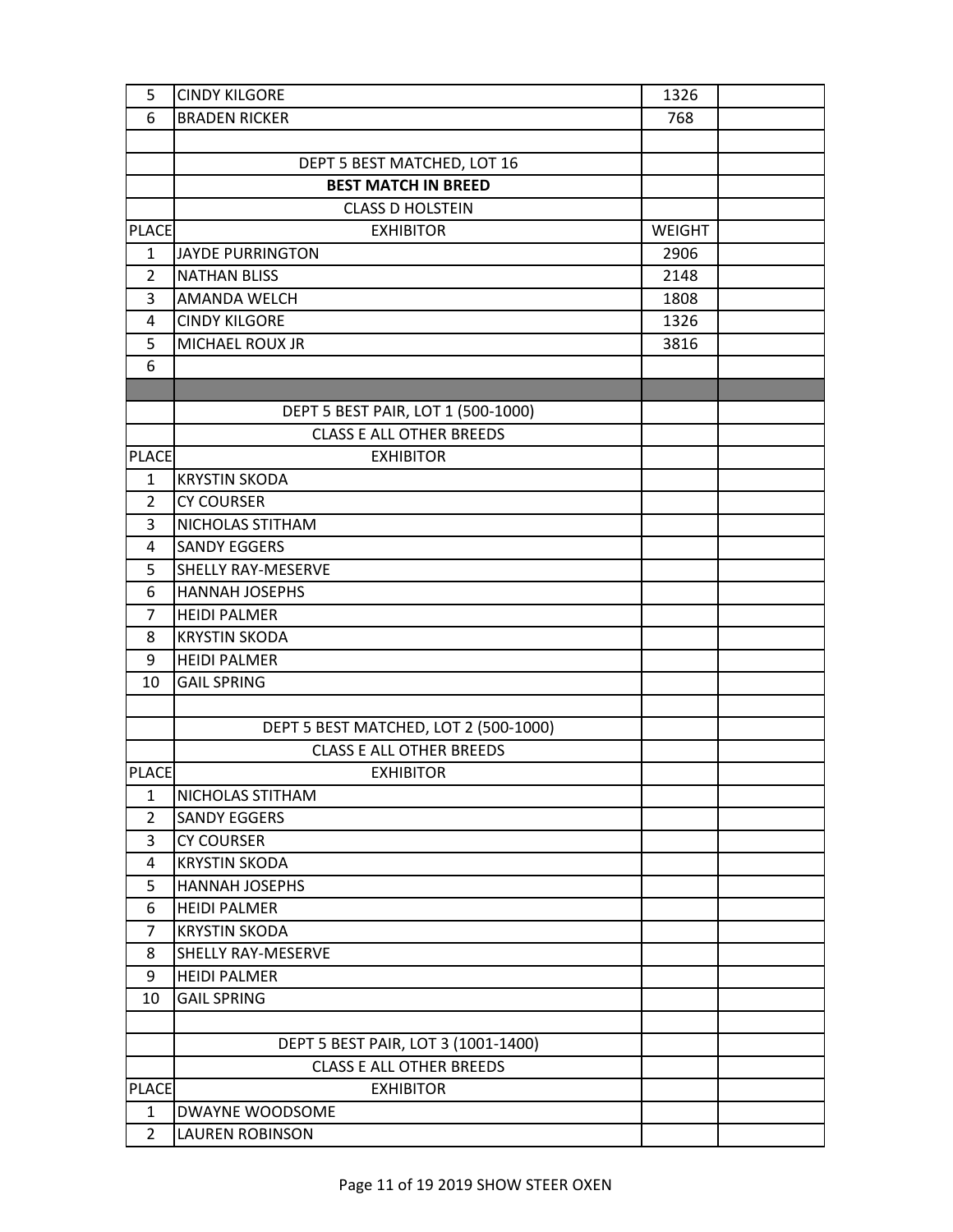| 3              | <b>MEGAN JOSEPHS</b>                   |  |
|----------------|----------------------------------------|--|
| 4              | <b>ROCK MAPLE ACRES</b>                |  |
| 5              | MICHAEL ELDRIDGE JR                    |  |
| 6              | <b>LAUREN ROBINSON</b>                 |  |
|                |                                        |  |
|                | DEPT 5 BEST MATCHED, LOT 4 (1001-1400) |  |
|                | <b>CLASS E ALL OTHER BREEDS</b>        |  |
| <b>PLACE</b>   | <b>EXHIBITOR</b>                       |  |
| 1              | <b>LAUREN ROBINSON</b>                 |  |
| $\overline{2}$ | <b>ROCK MAPLE ACRES</b>                |  |
| 3              | DWAYNE WOODSOME                        |  |
| 4              | MICHAEL ELDRIDGE JR                    |  |
| 5              | <b>LAUREN ROBINSON</b>                 |  |
| 6              | <b>MEGAN JOSEPHS</b>                   |  |
|                |                                        |  |
|                | DEPT 5 BEST PAIR, LOT 5 (1401-1900)    |  |
|                | <b>CLASS E ALL OTHER BREEDS</b>        |  |
| <b>PLACE</b>   | <b>EXHIBITOR</b>                       |  |
| $\mathbf{1}$   | <b>AVA MULLEN</b>                      |  |
| $\overline{2}$ | <b>MEGAN JOSEPHS</b>                   |  |
| 3              | <b>ROBERT BLACK</b>                    |  |
| 4              | <b>BRUCE TILTON</b>                    |  |
| 5              | <b>MAKAYLE CHADWICK</b>                |  |
|                |                                        |  |
|                | DEPT 5 BEST MATCHED, LOT 6 (1401-1900) |  |
|                | <b>CLASS E ALL OTHER BREEDS</b>        |  |
| <b>PLACE</b>   | <b>EXHIBITOR</b>                       |  |
| 1              | <b>BRUCE TILTON</b>                    |  |
| $\overline{2}$ | <b>AVA MULLEN</b>                      |  |
| 3              | <b>ROBERT BLACK</b>                    |  |
| 4              | <b>MEGAN JOSEPHS</b>                   |  |
| 5              | <b>MAKAYLE CHADWICK</b>                |  |
|                |                                        |  |
|                |                                        |  |
|                | DEPT 5 BEST PAIR, LOT 7 (1901-2400)    |  |
|                | <b>CLASS E ALL OTHER BREEDS</b>        |  |
| <b>PLACE</b>   | <b>EXHIBITOR</b>                       |  |
| $\mathbf{1}$   | <b>CONNOR BEAMIS</b>                   |  |
| $\overline{2}$ | <b>LINDSEY SANBORN</b>                 |  |
| 3              | <b>KELSEY SANBORN</b>                  |  |
| 4              | <b>MARK LARRABEE</b>                   |  |
|                |                                        |  |
|                | DEPT 5 BEST MATCHED, LOT 8 (1901-2400) |  |
|                | <b>CLASS E ALL OTHER BREEDS</b>        |  |
| <b>PLACE</b>   | <b>EXHIBITOR</b>                       |  |
| $\mathbf{1}$   | <b>CONNOR BEAMIS</b>                   |  |
| $\overline{2}$ | <b>LINDSEY SANBORN</b>                 |  |
|                |                                        |  |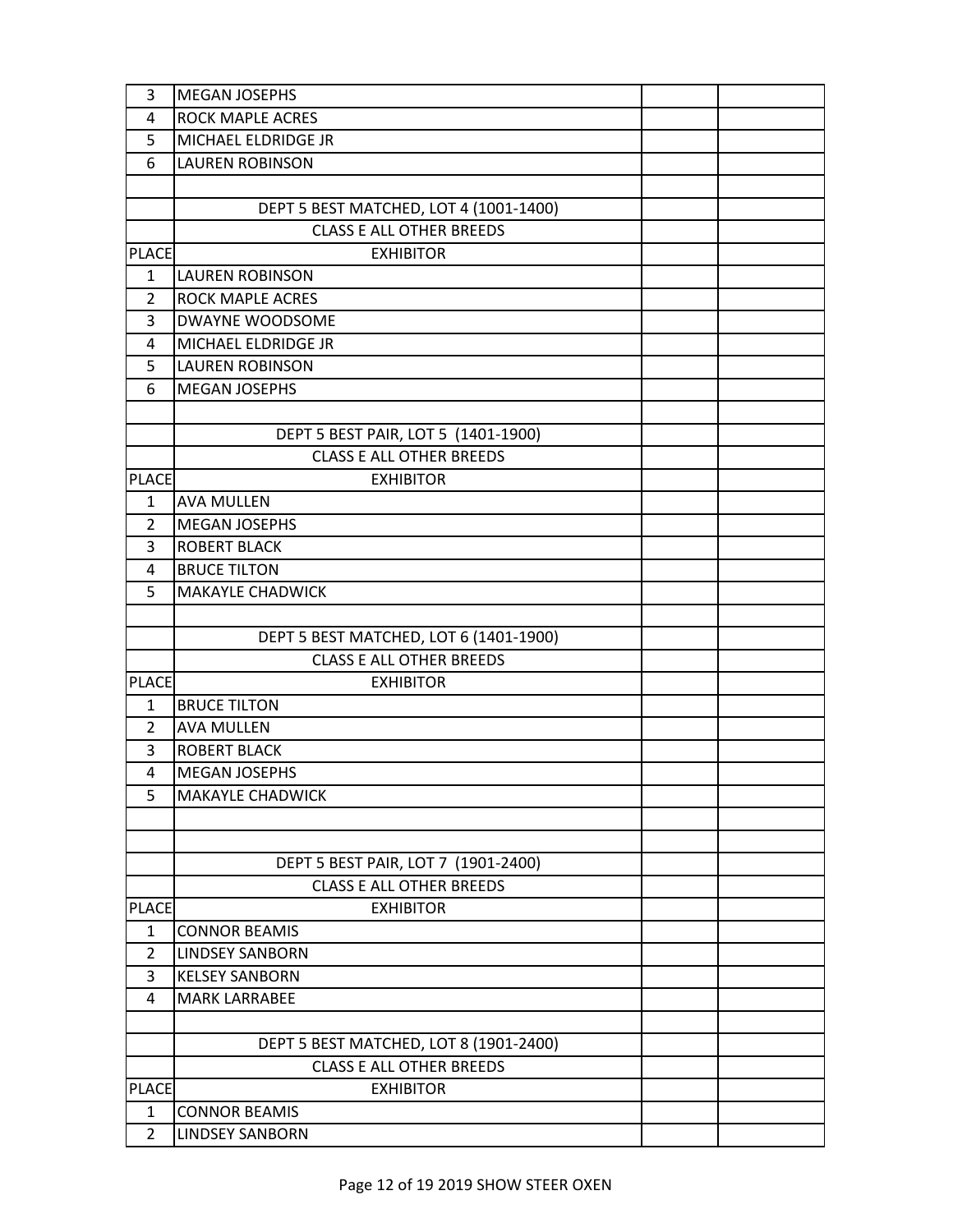| 3              | <b>KELSEY SANBORN</b>                   |  |
|----------------|-----------------------------------------|--|
| 4              | <b>MARK LARRABEE</b>                    |  |
|                |                                         |  |
|                | DEPT 5 BEST PAIR, LOT 9 (2401-2900)     |  |
|                | <b>CLASS E ALL OTHER BREEDS</b>         |  |
| <b>PLACE</b>   | <b>EXHIBITOR</b>                        |  |
| $\mathbf{1}$   | <b>MARK WINSLOW</b>                     |  |
| $\overline{2}$ | <b>MARK CARR</b>                        |  |
| 3              | <b>ROBERT BLACK</b>                     |  |
| 4              | <b>JACOB RAMBONE JR</b>                 |  |
|                |                                         |  |
|                | DEPT 5 BEST MATCHED, LOT 10 (2401-2900) |  |
|                | <b>CLASS E ALL OTHER BREEDS</b>         |  |
| <b>PLACE</b>   | <b>EXHIBITOR</b>                        |  |
| $\mathbf{1}$   | <b>MARK WINSLOW</b>                     |  |
| $\overline{2}$ | <b>MARK CARR</b>                        |  |
| 3              | <b>JACOB RAMBONE JR</b>                 |  |
| 4              | <b>ROBERT BLACK</b>                     |  |
|                |                                         |  |
|                | DEPT 5 BEST PAIR, LOT 11 (2901-3500)    |  |
|                | <b>CLASS E ALL OTHER BREEDS</b>         |  |
| <b>PLACE</b>   | <b>EXHIBITOR</b>                        |  |
| 1              | <b>GAIL BILLINGS</b>                    |  |
| $\overline{2}$ | <b>GAIL BILLINGS</b>                    |  |
|                |                                         |  |
|                | DEPT 5 BEST MATCHED, LOT 12 (2901-3500) |  |
|                | <b>CLASS E ALL OTHER BREEDS</b>         |  |
| <b>PLACE</b>   | <b>EXHIBITOR</b>                        |  |
| $\mathbf{1}$   | <b>GAIL BILLINGS</b>                    |  |
| $\overline{2}$ | <b>GAIL BILLINGS</b>                    |  |
|                |                                         |  |
|                | DEPT 5 BEST PAIR, LOT 13 (3500+)        |  |
|                | <b>CLASS E ALL OTHER BREEDS</b>         |  |
| <b>PLACE</b>   | <b>EXHIBITOR</b>                        |  |
| $\mathbf{1}$   | <b>ADRIAN KNOX</b>                      |  |
| $\overline{2}$ | <b>THOMAS CAVANAUGH</b>                 |  |
| 3              | <b>GAIL BILLINGS</b>                    |  |
| 4              | <b>ELIJAH KNOX</b>                      |  |
| 5              | <b>DWAIN CHASE</b>                      |  |
| 6              | <b>ELIJAH KNOX</b>                      |  |
| $\overline{7}$ | <b>MORGAN CHADWICK</b>                  |  |
| 8              | <b>ADRIAN KNOX</b>                      |  |
| 9              | MEGAN JOSEPHS                           |  |
|                |                                         |  |
|                | DEPT 5 BEST MATCHED, LOT 14 (3500+)     |  |
|                | <b>CLASS E ALL OTHER BREEDS</b>         |  |
| <b>PLACE</b>   | <b>EXHIBITOR</b>                        |  |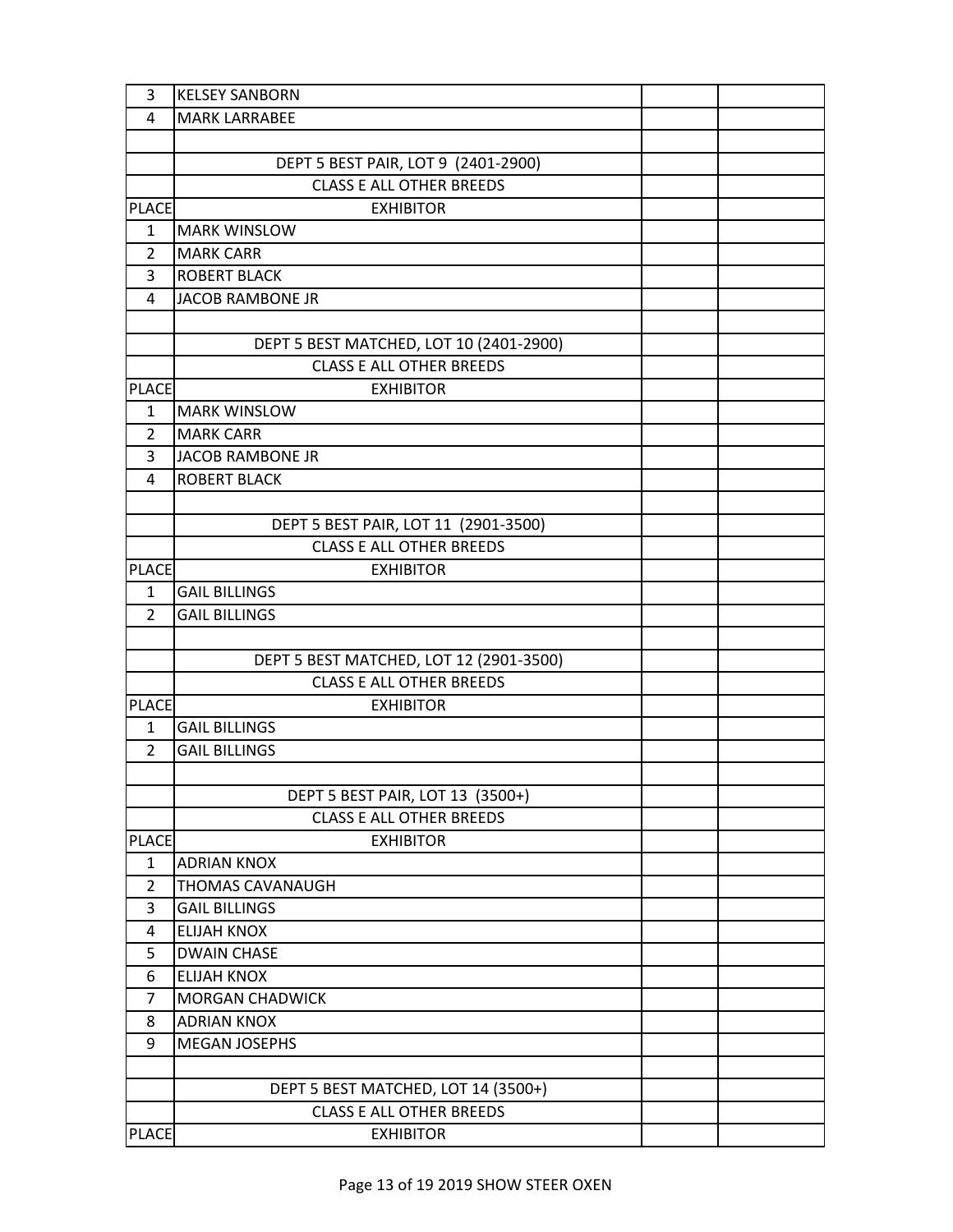| $\mathbf{1}$ | <b>THOMAS CAVANAUGH</b>           |               |                  |
|--------------|-----------------------------------|---------------|------------------|
| 2            | <b>MEGAN JOSEPHS</b>              |               |                  |
| 3            | <b>ELIJAH KNOX</b>                |               |                  |
| 4            | <b>MORGAN CHADWICK</b>            |               |                  |
| 5            | <b>ADRIAN KNOX</b>                |               |                  |
| 6            | <b>DWAIN CHASE</b>                |               |                  |
| 7            | <b>ELIJAH KNOX</b>                |               |                  |
| 8            | <b>GAIL BILLINGS</b>              |               |                  |
| 9            | <b>ADRIAN KNOX</b>                |               |                  |
|              |                                   |               |                  |
|              | DEPT 5 BEST PAIR, LOT 15          |               |                  |
|              | <b>BEST PAIR IN BREED</b>         |               |                  |
|              | <b>CLASS E ALL OTHER BREEDS</b>   |               |                  |
| <b>PLACE</b> | <b>EXHIBITOR</b>                  | <b>WEIGHT</b> |                  |
| $\mathbf{1}$ | <b>ADRIAN KNOX</b>                | 5558          |                  |
| 2            | <b>GAIL BILLINGS</b>              | 3086          |                  |
| 3            | <b>MARK WINSLOW</b>               | 2518          |                  |
| 4            | <b>CONNOR BEAMIS</b>              | 1976          |                  |
| 5            | <b>AVA MULLEN</b>                 | 1840          |                  |
| 6            | DWAYNE WOODSOME                   | 1354          |                  |
| 7            | <b>KRISTYN SKODA</b>              | 842           |                  |
|              |                                   |               |                  |
|              | DEPT 5 BEST MATCHED, LOT 16       |               |                  |
|              | <b>BEST MATCH IN BREED</b>        |               |                  |
|              | <b>CLASS E ALL OTHER BREEDS</b>   |               |                  |
| <b>PLACE</b> | <b>EXHIBITOR</b>                  | <b>WEIGHT</b> |                  |
| $\mathbf{1}$ | <b>TOM CAVANAUGH</b>              | 5276          |                  |
| 2            | <b>MARK WINSLOW</b>               | 2518          |                  |
| 3            | NICHOLAS STITHAM                  | 840           |                  |
| 4            | <b>CONNOR BEAMIS</b>              | 1976          |                  |
| 5            | <b>BRUCE TILTON</b>               | 1540          |                  |
| 6            | <b>GAIL BILLINGS</b>              | 3302          |                  |
| 7            | <b>LAUREN ROBINSON</b>            | 1212          |                  |
|              |                                   |               |                  |
|              | DEPT 5 BEST MATCHED, LOT 17       |               |                  |
|              | *** BEST PAIR OVERALL ***         |               |                  |
| <b>PLACE</b> | <b>EXHIBITOR</b>                  | <b>WEIGHT</b> | <b>BREED</b>     |
| $\mathbf{1}$ | ***JEFFREY SANBORN***             | 3464          | <b>SHORTHORN</b> |
| 2            | <b>ROCK MAPLE ACRES</b>           | 3146          | <b>HOLSTEIN</b>  |
| 3            | <b>ADRIAN KNOX</b>                | 5558          | <b>AOB</b>       |
| 4            | <b>LEIA FARNHAM</b>               | 2408          | <b>DEVON</b>     |
| 5            | <b>JAKE CASH</b>                  | 1072          | <b>SWISS</b>     |
|              |                                   |               |                  |
|              | DEPT 5 BEST MATCHED, LOT 18       |               |                  |
|              | *** BEST MATCHED PAIR OVERALL *** |               |                  |
| <b>PLACE</b> | <b>EXHIBITOR</b>                  | <b>WEIGHT</b> | <b>BREED</b>     |
| $\mathbf{1}$ | ***THOMAS CAVANOUGH***            | 5276          | AOB              |
|              |                                   |               |                  |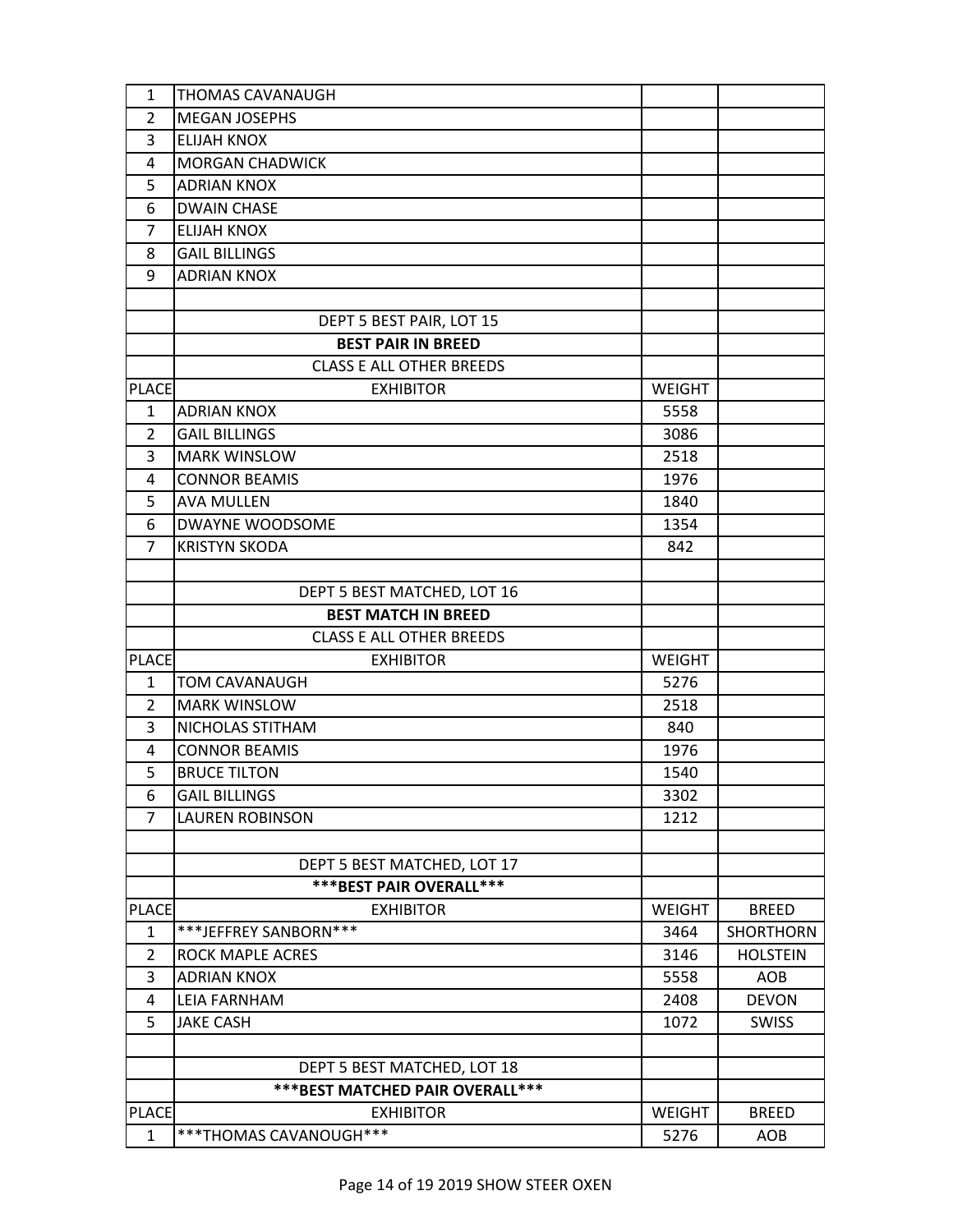| $\overline{2}$ | <b>JAYDE PURRINGTON</b>               | 2906 | <b>HOLSTEIN</b>  |
|----------------|---------------------------------------|------|------------------|
| 3              | <b>ESTHER PROCTOR</b>                 | 2988 | <b>SHORTHORN</b> |
| 4              | MARISSA WINSLOW                       | 1732 | <b>DEVON</b>     |
| 5              | <b>SARAH HENDERSON</b>                | 570  | SWISS            |
|                |                                       |      |                  |
|                | DEPT 5 BEST SINGLE, LOT 19 (250-500)  |      |                  |
|                | <b>CLASS F SHORTHORN/DEVON</b>        |      |                  |
| <b>PLACE</b>   | <b>EXHIBITOR</b>                      |      |                  |
| 1              | <b>MARK DUCKWORTH</b>                 |      |                  |
| $\overline{2}$ | <b>DAVID BOND</b>                     |      |                  |
| 3              | <b>LINCOLN ORFF</b>                   |      |                  |
| 4              | <b>MARY CARR</b>                      |      |                  |
| 5              | <b>CINDY KILGORE</b>                  |      |                  |
| 6              | <b>DAVID HEATH</b>                    |      |                  |
| $\overline{7}$ | <b>DANIELLE WELCH</b>                 |      |                  |
| 8              | <b>JEFFREY SANBORN</b>                |      |                  |
| 9              | <b>ANDREW WELCH</b>                   |      |                  |
| 10             | <b>LAURENCE TORNO</b>                 |      |                  |
|                |                                       |      |                  |
|                | DEPT 5 BEST SINGLE, LOT 20 (501-700)  |      |                  |
|                | <b>CLASS F SHORTHORN/DEVON</b>        |      |                  |
| <b>PLACE</b>   | <b>EXHIBITOR</b>                      |      |                  |
| $\mathbf{1}$   | <b>JONAH THURLOW</b>                  |      |                  |
| $\overline{2}$ | <b>MATT CARR</b>                      |      |                  |
| 3              | <b>MARK WINSLOW</b>                   |      |                  |
| 4              | SHELDON MORGAN                        |      |                  |
| 5              | HOWARD WELCH                          |      |                  |
| 6              | <b>MAKAYLE CHADWICK</b>               |      |                  |
| 7              | <b>BRUCE TILTON</b>                   |      |                  |
|                | DEPT 5 BEST SINGLE, LOT 21 (701-950)  |      |                  |
|                | <b>CLASS F SHORTHORN/DEVON</b>        |      |                  |
| <b>PLACE</b>   | <b>EXHIBITOR</b>                      |      |                  |
| $\mathbf{1}$   | <b>GEORGE JONES</b>                   |      |                  |
| $\overline{2}$ | <b>CHELSEA BEAN</b>                   |      |                  |
| 3              | MARISSA WINSLOW                       |      |                  |
| 4              | <b>LEIA FARNHAM</b>                   |      |                  |
|                |                                       |      |                  |
|                | DEPT 5 BEST SINGLE, LOT 22 (951-1200) |      |                  |
|                | <b>CLASS F SHORTHORN/DEVON</b>        |      |                  |
| <b>PLACE</b>   | <b>EXHIBITOR</b>                      |      |                  |
| 1              | <b>JOHN CLARK</b>                     |      |                  |
| $\overline{2}$ | <b>LEIA FARNHAM</b>                   |      |                  |
| 3              | SHELDON MORGAN                        |      |                  |
| 4              | <b>DAVID BOND</b>                     |      |                  |
| 5              | DAVID COX                             |      |                  |
| 6              | <b>LINCOLN ORFF</b>                   |      |                  |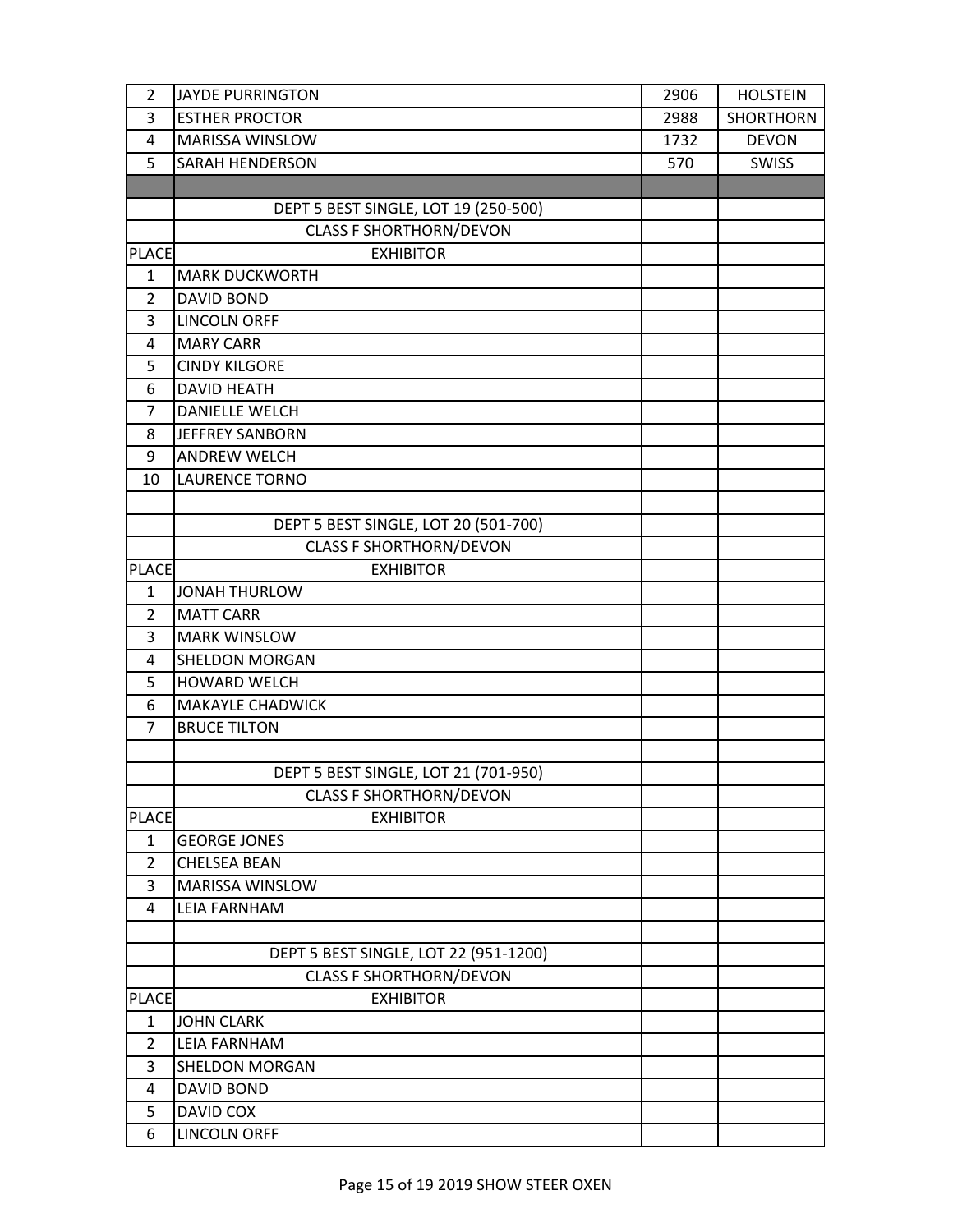| $\overline{7}$ | <b>MARK LARRABEE</b>                   |  |
|----------------|----------------------------------------|--|
|                |                                        |  |
|                | DEPT 5 BEST SINGLE, LOT 23 (1201-1450) |  |
|                | <b>CLASS F SHORTHORN/DEVON</b>         |  |
| <b>PLACE</b>   | <b>EXHIBITOR</b>                       |  |
| $\mathbf{1}$   | <b>LINCOLN ORFF</b>                    |  |
| $\overline{2}$ | <b>HANNAH JOSEPHS</b>                  |  |
| 3              | <b>ROBERT BLACK</b>                    |  |
| 4              | <b>HEIDI PALMER</b>                    |  |
|                |                                        |  |
|                | DEPT 5 BEST SINGLE, LOT 24 (1451-1750) |  |
|                | <b>CLASS F SHORTHORN/DEVON</b>         |  |
| <b>PLACE</b>   | <b>EXHIBITOR</b>                       |  |
| 1              | <b>JEFFREY SANBORN</b>                 |  |
| $\overline{2}$ | <b>SETH WEBBER</b>                     |  |
| 3              | <b>ELEANOR POOLER</b>                  |  |
| 4              | <b>ESTHER PROCTOR</b>                  |  |
| 5              | <b>HOWARD WELCH</b>                    |  |
|                |                                        |  |
|                | DEPT 5 BEST SINGLE, LOT 25 (1750+)     |  |
|                | <b>CLASS F SHORTHORN/DEVON</b>         |  |
| <b>PLACE</b>   | <b>EXHIBITOR</b>                       |  |
| 1              | <b>JAKE CASH</b>                       |  |
| $\overline{2}$ | <b>ALBERT JONES JR</b>                 |  |
| 3              | <b>BRUCE TILTON</b>                    |  |
|                |                                        |  |
|                | DEPT 5 BEST SINGLE, LOT 19 (250-500)   |  |
|                | <b>CLASS G ALL OTHER BREEDS</b>        |  |
| <b>PLACE</b>   | <b>EXHIBITOR</b>                       |  |
| $\mathbf{1}$   | <b>CALEB CHESSIE</b>                   |  |
| $\overline{2}$ | NICHOLAS STITHAM                       |  |
| 3              | <b>SANDY EGGERS</b>                    |  |
| 4              | <b>BRADEN RICKER</b>                   |  |
| 5              | <b>KRYSTIN SKODA</b>                   |  |
| 6              | <b>SCOTT WELCH</b>                     |  |
| $\overline{7}$ | <b>CINDY KILGORE</b>                   |  |
| 8              | <b>SARAH HENDERSON</b>                 |  |
| 9              | <b>SHELLEY RAY-MESERVE</b>             |  |
| 10             | <b>HANNAH JOSEPHS</b>                  |  |
|                |                                        |  |
|                | DEPT 5 BEST SINGLE, LOT 20 (501-700)   |  |
|                | <b>CLASS G ALL OTHER BREEDS</b>        |  |
| <b>PLACE</b>   | <b>EXHIBITOR</b>                       |  |
| $\mathbf{1}$   | <b>CINDY KILGORE</b>                   |  |
| $\overline{2}$ | <b>ROCK MAPLE ACRES</b>                |  |
| 3              | MICHAEL ELDRIDGE JR                    |  |
| 4              | <b>LAUREN ROBINSON</b>                 |  |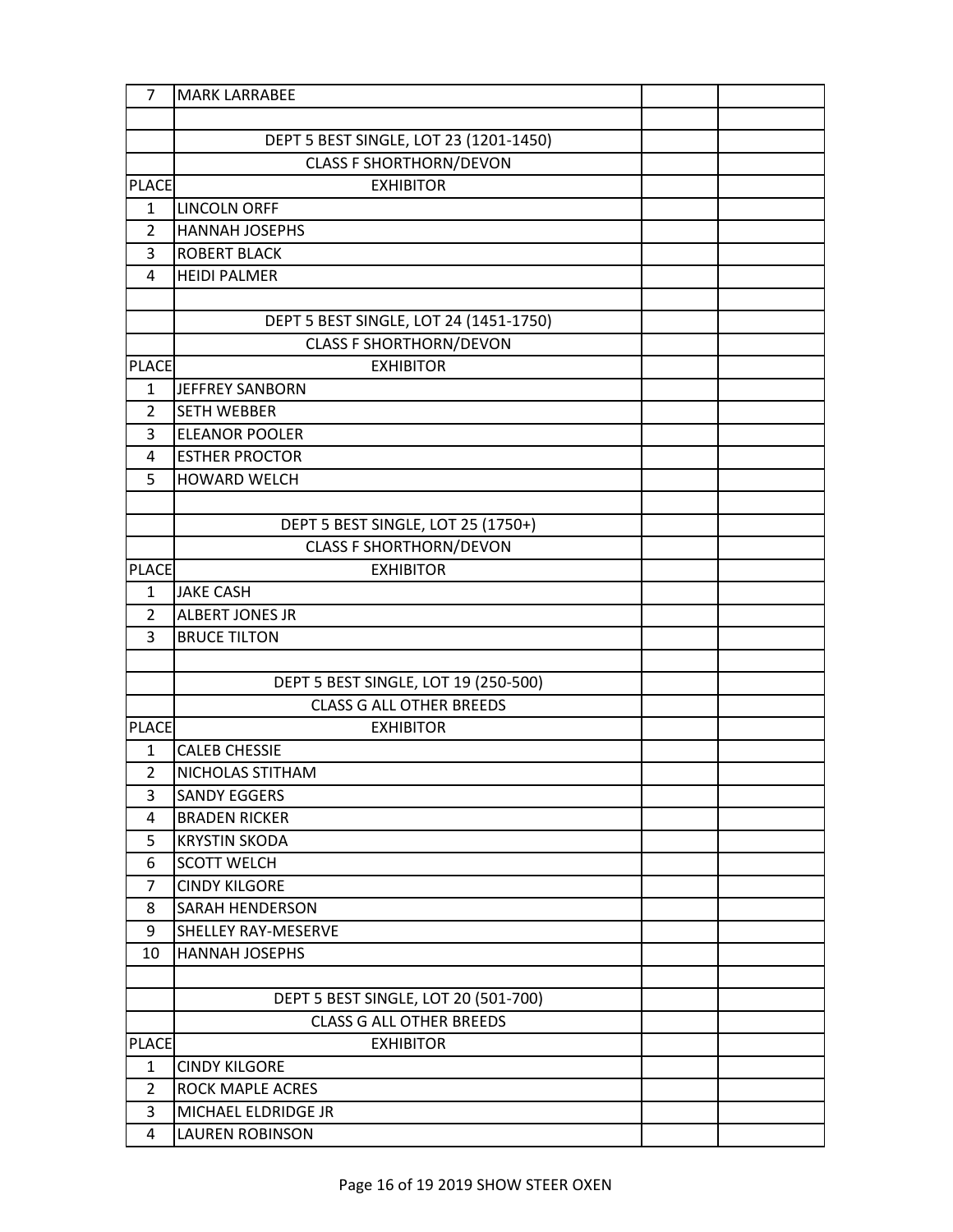| 5              | <b>JAKE CASH</b>                       |  |
|----------------|----------------------------------------|--|
| 6              | <b>LEIA FARNHAM</b>                    |  |
|                |                                        |  |
|                | DEPT 5 BEST SINGLE, LOT 21 (701-950)   |  |
|                | <b>CLASS G ALL OTHER BREEDS</b>        |  |
| <b>PLACE</b>   | <b>EXHIBITOR</b>                       |  |
| $\mathbf{1}$   | AMANDA WELCH                           |  |
| $\overline{2}$ | <b>ROBERT BLACK</b>                    |  |
| 3              | <b>AVA MULLEN</b>                      |  |
| 4              | <b>DWAYNE WOODSOME</b>                 |  |
| 5              | <b>BRUCE TILTON</b>                    |  |
| 6              | <b>MAKAYLE CHADWICK</b>                |  |
| $\overline{7}$ | <b>MEGAN JOSEPHS</b>                   |  |
|                |                                        |  |
|                | DEPT 5 BEST SINGLE, LOT 22 (951-1200)  |  |
|                | <b>CLASS G ALL OTHER BREEDS</b>        |  |
| <b>PLACE</b>   | <b>EXHIBITOR</b>                       |  |
| 1              | <b>KELSEY SANBORN</b>                  |  |
| $\overline{2}$ | <b>NATHAN BLISS</b>                    |  |
| 3              | <b>CONNOR BEAMIS</b>                   |  |
| 4              | ROCK MAPLE ACRES                       |  |
| 5              | <b>MARK LARRABEE</b>                   |  |
|                |                                        |  |
|                | DEPT 5 BEST SINGLE, LOT 23 (1201-1450) |  |
|                | <b>CLASS G ALL OTHER BREEDS</b>        |  |
| <b>PLACE</b>   | <b>EXHIBITOR</b>                       |  |
| 1              | <b>JAYDE PURRINGTON</b>                |  |
| 2              | <b>MARK WINSLOW</b>                    |  |
| 3              | <b>MARK CARR</b>                       |  |
| 4              | <b>GAIL BILLINGS</b>                   |  |
| 5              | <b>JACOB RAMBONE JR</b>                |  |
| 6              | <b>ROBERT BLACK</b>                    |  |
|                |                                        |  |
|                | DEPT 5 BEST SINGLE, LOT 24 (1450-1750) |  |
|                | <b>CLASS G ALL OTHER BREEDS</b>        |  |
| <b>PLACE</b>   | <b>EXHIBITOR</b>                       |  |
| 1              | ROCK MAPLE ACRES                       |  |
| $\overline{2}$ | <b>GAIL BILLINGS</b>                   |  |
|                |                                        |  |
|                | DEPT 5 BEST SINGLE, LOT 25 (1750+)     |  |
|                | <b>CLASS G ALL OTHER BREEDS</b>        |  |
| <b>PLACE</b>   | <b>EXHIBITOR</b>                       |  |
| 1              | <b>ADRIAN KNOX</b>                     |  |
| 2              | <b>DWAIN CHASE</b>                     |  |
| 3              | <b>GAIL BILLINGS</b>                   |  |
| 4              | <b>ELIJAH KNOX</b>                     |  |
| 5              | <b>MEGAN JOSEPHS</b>                   |  |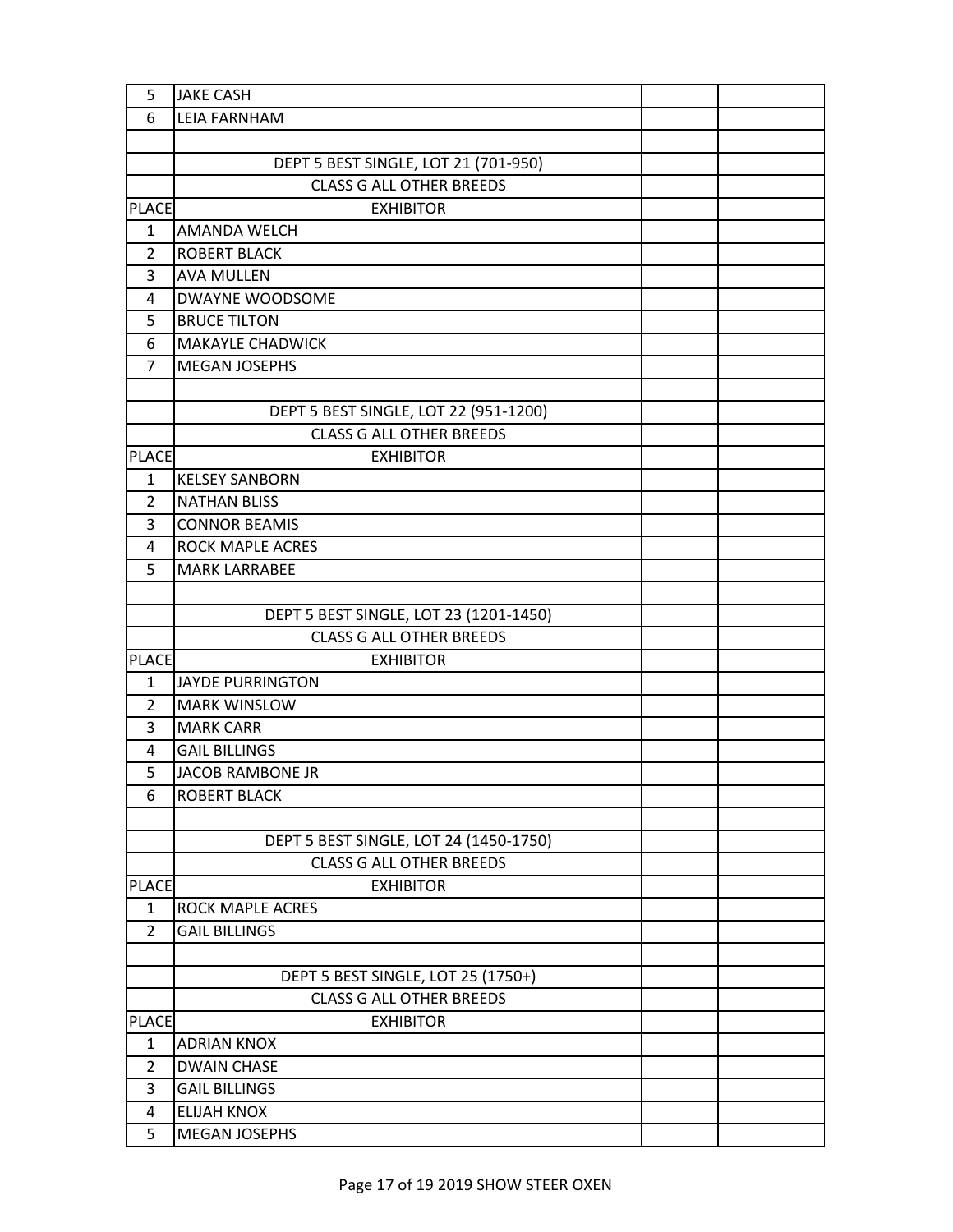| 6              | <b>MORGAN CHADWICK</b>             |               |                  |
|----------------|------------------------------------|---------------|------------------|
| $\overline{7}$ | MICHAEL ROUX JR                    |               |                  |
|                |                                    |               |                  |
|                | DEPT 5 BEST SINGLE - LOT 26F       |               |                  |
|                | <b>BEST SINGLE SHORTHORN/DEVON</b> |               |                  |
| <b>PLACE</b>   | <b>EXHIBITOR</b>                   | <b>WEIGHT</b> |                  |
| $\mathbf{1}$   | <b>JAKE CASH</b>                   | 2174          |                  |
| $\overline{2}$ | <b>JEFFREY SANBORN</b>             | 1660          |                  |
| 3              | <b>JOHN CLARK</b>                  | 1094          |                  |
| 4              | <b>LINCOLN ORFF</b>                | 1340          |                  |
| 5              | <b>GEORGE JONES</b>                | 930           |                  |
| 6              | JONAH THURLOW                      | 658           |                  |
| $\overline{7}$ | <b>MARK DUCKWORTH</b>              | 414           |                  |
|                |                                    |               |                  |
|                |                                    |               |                  |
|                | DEPT 5 BEST SINGLE - LOT 26G       |               |                  |
|                | BEST SINGLE ALL OTHER BREEDS       |               |                  |
| <b>PLACE</b>   | <b>EXHIBITOR</b>                   | <b>WEIGHT</b> |                  |
| 1              | <b>ADRIAN KNOX</b>                 | 2874          |                  |
| $\overline{2}$ | <b>JAYDE PURRINGTON</b>            | 1442          |                  |
| 3              | <b>ROCK MAPLE ACRES</b>            | 1566          |                  |
| 4              | <b>KELSEY SANBORN</b>              | 1126          |                  |
| 5              | <b>AMANDA WELCH</b>                | 838           |                  |
| 6              | <b>CINDY KILGORE</b>               | 672           |                  |
| $\overline{7}$ | <b>CALEB CHESSIE</b>               | 494           |                  |
|                |                                    |               |                  |
|                | DEPT 5 BEST SINGLE - LOT 27        |               |                  |
|                | *** BEST SINGLE ALL BREEDS***      |               |                  |
| <b>PLACE</b>   | <b>EXHIBITOR</b>                   | <b>WEIGHT</b> | <b>BREED</b>     |
| $\mathbf{1}$   | ***ADRIAN KNOX***                  | 2874          | AOB              |
| $\overline{2}$ | <b>JAKE CASH</b>                   | 2174          | <b>SHORTHORN</b> |
|                |                                    |               |                  |
|                | <b>2019 SHOW STEER &amp; OXEN</b>  |               |                  |
|                | DEPT <sub>8</sub>                  |               |                  |
|                | SCOOTING LOT 1 (500-1900)          |               |                  |
| $\mathbf{1}$   | ***MARISSA WINSLOW***              |               |                  |
| 2              | <b>LAUREN ROBINSON</b>             |               |                  |
| 3              | <b>ANDREW WELCH</b>                |               |                  |
| 4              | <b>MARK WINSLOW</b>                |               |                  |
| 5              | <b>MARK LARRABEE</b>               |               |                  |
| 6              | <b>MEGAN JOSEPHS</b>               |               |                  |
| 7              | <b>HOWARD WELCH</b>                |               |                  |
| 8              | <b>SARAH HENDERSON</b>             |               |                  |
| 9              | <b>ELIZABETH HILTON</b>            |               |                  |
| 10             | <b>COOPER MORGAN</b>               |               |                  |
|                |                                    |               |                  |
|                | DEPT <sub>8</sub>                  |               |                  |
|                |                                    |               |                  |